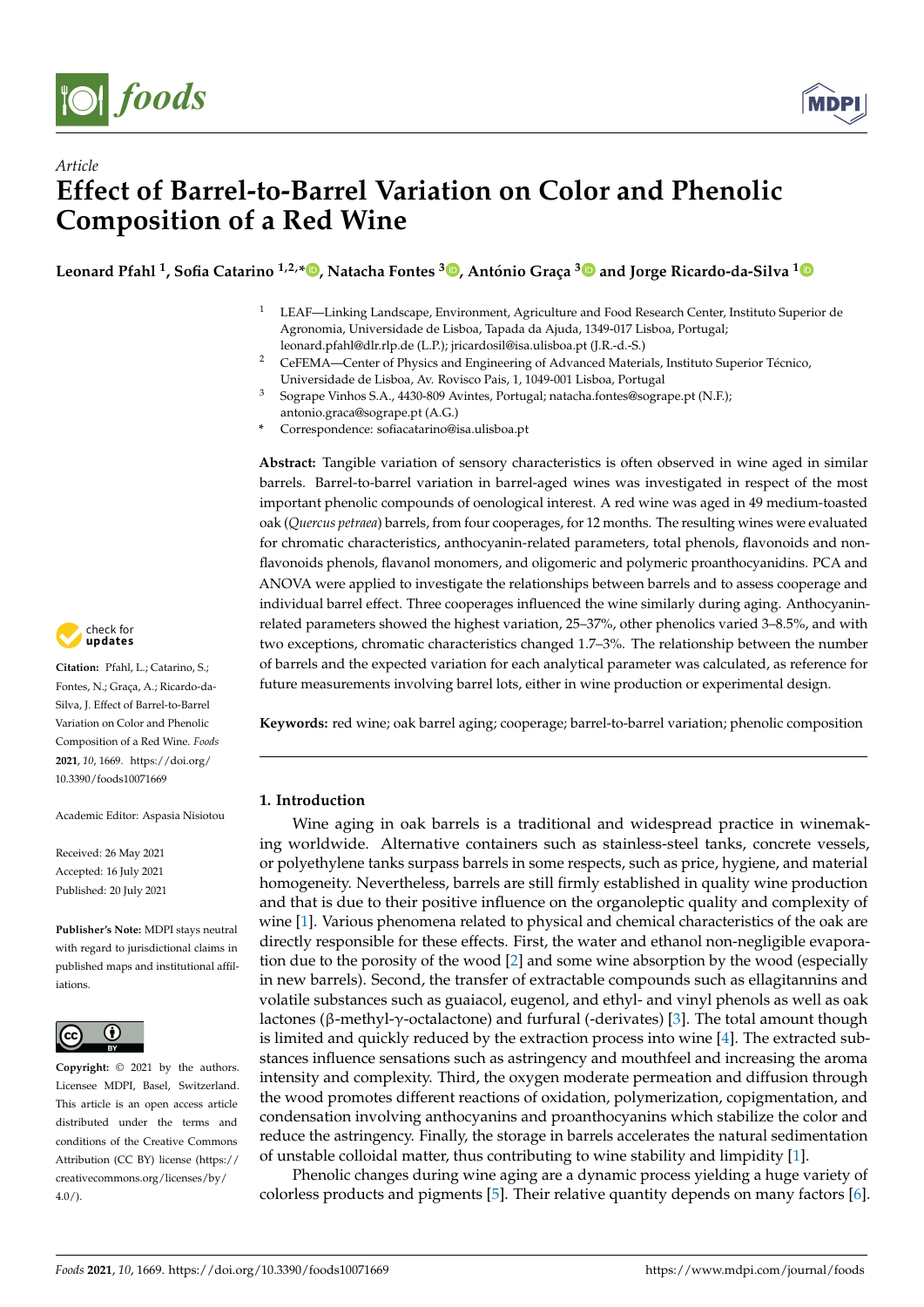Some of these changes have their origin in oxygenation. In wine, the component highest in quantity after water is ethanol, leading to acetaldehyde being a main product of wine oxidation. Acetaldehyde, furfural, hydroxymethyl furfural and glyoxylic acid react according to the Friedel–Crafts reaction mechanism with flavanols and hydrated forms of anthocyanins [\[7\]](#page-13-6). Traces of acetaldehyde are protonated in an acidic environment producing powerful electrophiles which further react with wine nucleophiles. The reactions with different flavonoids leading to polymerization reactions are desired, as they are not very stable and can rearrange into stable pigments, specifically pyranoanthocyanins and xanthylium [\[8\]](#page-13-7). Acetaldehyde reacts as well directly with anthocyanins as for example with malvidin-3-glycoside to yield vitisin B [\[9\]](#page-13-8). Vitisins are resistant to bleaching by bisulphite and contribute to stable wine color [\[10\]](#page-13-9). Oxygen availability and the anthocyanin to flavanol ratio are regulating factors to these reactions [\[5\]](#page-13-4). When in the carbinol base form, anthocyanins act like a nucleophile and are able to take part in many reactions with flavanols [\[6](#page-13-5)[,11\]](#page-14-0) as well as polymerization reactions with o-quinones [\[12\]](#page-14-1). The concentration of anthocyanins therefore decreases with wine aging as they react with various molecules to what is conventionally summarized under the term polymeric pigments. Important polymeric pigments are pyranoanthocyanins: vitisins, methylpyranoanthocyanins, vinylphenolic pyranoanthocyanins, pinotins, and portisins [\[5\]](#page-13-4). Wine color is stabilized not only by the formation of polymeric pigments but as well by copigmentation, which describes the association of anthocyanins with other compounds leading to a spectral shift in color [\[5,](#page-13-4)[13\]](#page-14-2). No covalent bonds are formed. In young wines 30–50% of the color is due to copigmentation because of the high percentage of anthocyanin monomers, which would without copigmentation be present in their colorless carbinol base form [\[13\]](#page-14-2).

Proanthocyanidins undergo under acidic conditions spontaneous cleavage of their interflavanic bonds [\[14\]](#page-14-3). This leads to a constant bonding and bond breaking, resulting in both the formation of bigger and smaller molecules [\[12,](#page-14-1)[14\]](#page-14-3). The reaction with anthocyanins seems to inhibit further polymerization and therefore leads to oligomeric rather than polymeric molecules which is assumed to reduce astringency [\[5,](#page-13-4)[15\]](#page-14-4). The chain length of polymerized proanthocyanidins can be expressed in the mean degree of polymerization. Polymeric tannin contributes to wine perception as with increasing molecular weight, also wine astringency increases [\[16\]](#page-14-5).

Barrel is made from the natural product wood. The most commonly used species are *Quercus petraea* (sessiliflora oak), *Quercus robur* (pedunculated oak) and their hybrids and *Quercus alba* (white American oak). Locally, alternative botanical species, other than oak may be used as well [\[17\]](#page-14-6). The wood composition as well as the production process underlie a variation [\[18\]](#page-14-7). The main influencing factors are the oak species and origin of wood [\[19](#page-14-8)[,20\]](#page-14-9), the seasoning and its location [\[21\]](#page-14-10), and the toasting process in the cooperage [\[4](#page-13-3)[,22\]](#page-14-11). Barrels influence wine phenolic composition and color development during aging. For this reason, the phenolic compounds are likely to be affected by barrel-to-barrel variation. In fact, this variation is also widely known to winemakers resulting in tastings and analytical control of individual barrels. Despite these facts there is little to be found concerning barrel-to-barrel variation in the literature.

Towey and Waterhouse [\[23\]](#page-14-12) studied the variation of seven volatile phenols deriving from a Chardonnay wine fermented in lots of each 10 barrels of four different cooperages. Reported is an average variance of 27% in a range from 15% to 40% for the volatile phenols, leading to more than 50% of variation for a single barrel experiment. For the results of an analysis to stay within a 20% range of the population mean, on average 10 barrels per barrel lot were required. However, the content of extractable volatile phenols depends mainly on the toasting process, therefore, the general influence of a barrel on wine phenolics and color is likely to be different. A recent study of Pilet et al. [\[24\]](#page-14-13) found no statistical difference for the variation of trace elements from barrel to barrel. However, variation of flavonoid content was reported as well as the differentiation of color intensity, tonality, total anthocyanins, ionized anthocyanins, total pigments, and polymerized pigments for one-barrel type.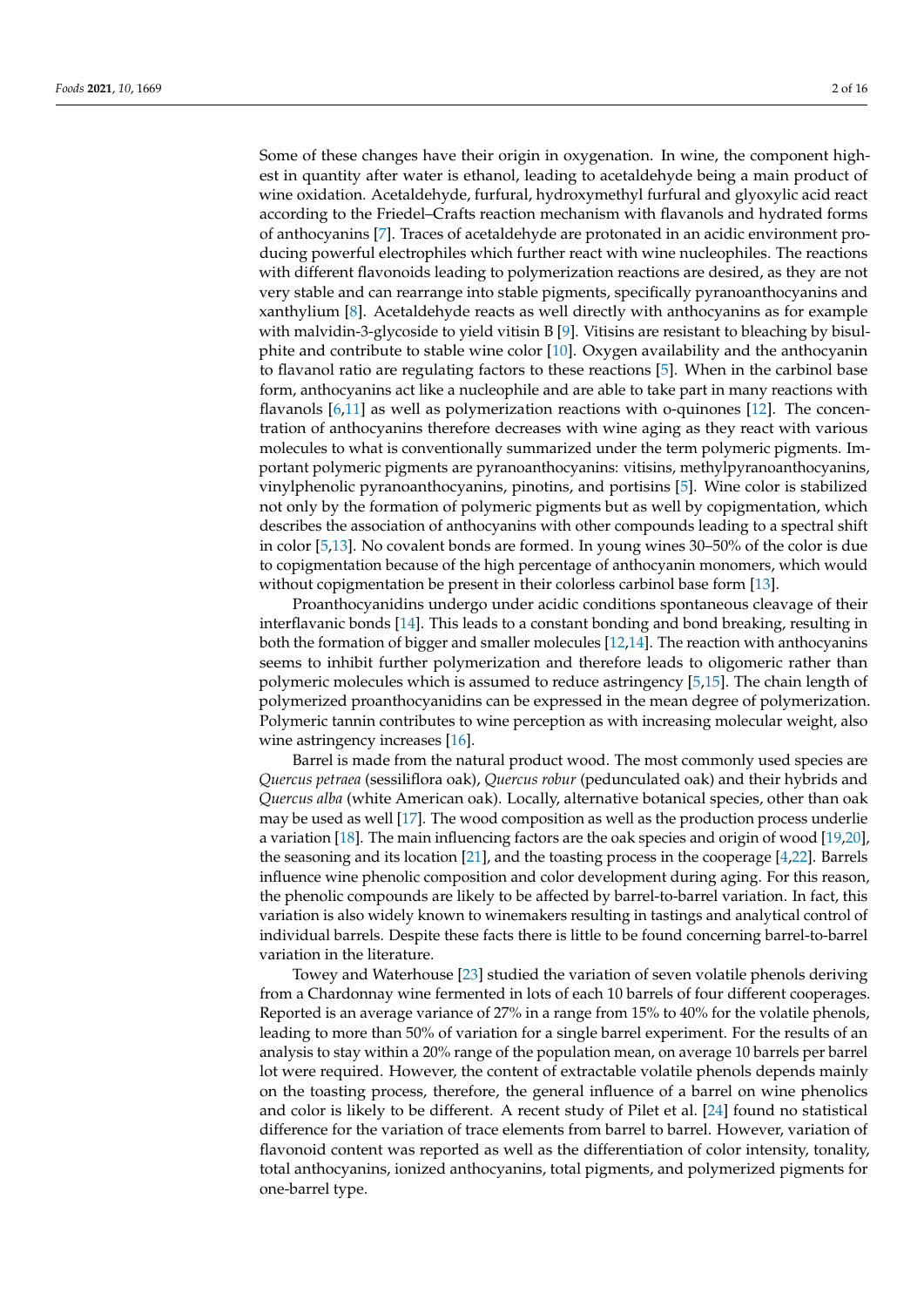The variation of barrel influence can be problematic for scientific studies which include barrels in their experimental design. Up to this date there is little knowledge of to what extend results might be affected by natural barrel variation although bearing the potential of result misinterpretation. The problem gains importance with smaller sample batches, which due to economic reasons are often the case for experimental designs including barrels.

This study aims to shed light on the variating influence of barrels on wine color, pigments, and phenolic composition of wood-aged wine. The trial stands out due to its practical background with a wine produced at industrial scale. The high number of 49 barrel samples of four cooperages result in a high robustness of the results. To our best knowledge, little information is available in the literature about the variation effect of barrels. The present study therefore represents a unique experimental design which extends the current knowledge.

#### **2. Materials and Methods**

## *2.1. Wine, Wooden Barrels, and Sampling*

A red wine of the grape variety Touriga Franca (*Vitis vinifera* L.), 2017 vintage, from the Portuguese PDO Douro, produced at industrial scale in a real winery, was used in this experiment. The wine resulted from the alcoholic fermentation of must in the presence of the solid parts of the berry (skins and seeds), by application of the conventional red winemaking, at 28 °C. Diammonium phosphate was added in doses of 15 g/hL at the beginning, after one third and after two thirds of the alcoholic fermentation. No pre or post fermentation maceration was performed. The general physical–chemical characteristics of the wine after spontaneous malolactic fermentation, and before being filled in the barrels were as follows: alcoholic strength, 13.3% vol; total dry matter, 27.3 g/L; total acidity, 5.5 g/L (expressed in tartaric acid); volatile acidity, 0.57 g/L (expressed in acetic acid); pH 3.78. The wine was used to fill a total of 49 new French oak (*Quercus petraea*) barrels (225 L) of four different cooperages: A—20 barrels, B—8 barrels, C—9 barrels and D—12 barrels, all with medium toasting level. According to the cooperage, typical drying time of oak wood was 18–24 months and toasting protocols use temperatures from 160 to  $200\degree$ C (wood surface) for a few tens of minutes. The barrels were opened during barrel aging twice per month, first for sampling and later for  $SO<sub>2</sub>$  addition and topping up if needed. The SO<sub>2</sub> corrections were carried out to keep a free SO<sub>2</sub> level of 40 mg/L, combined with topping up the barrels with wine of the same batch stored in a stainless-steel tank. The storage temperature of the barrels was 15–18 °C while the cellar humidity ranged between 75 and 85%.

At the beginning of the experiment, a sample of the wine was taken in a glass bottle of 0.375 L and sealed with a screw cap, before filling the barrels (November, 2017). This sample was coded as bottle matured wine. Samples of each individual barrel were taken, in glass flasks of 100 mL, after the 12 months of aging.

#### *2.2. General Physical and Chemical Analysis*

General physical–chemical analysis was carried out by Fourier transform—infrared spectrometry (FOSS Winescan FT-120 FTIR wine spectrometer) [\[25\]](#page-14-14) for: Alcoholic strength, density, total dry matter, reducing substances, total acidity, volatile acidity,  $SO_2$ , pH, ash, sulfates, and chloride, always in duplicate.

#### *2.3. Color, Pigments, and Phenolic Composition*

Regarding chromatic characteristics, pigments, and phenolic composition, all analyses were carried out on centrifuged wines  $(20,000 \times g, 30 \text{ min})$ . Absorbance measurements were recorded on a UV-VIS spectrophotometer (Agilent, Santa Clara, CA, USA, Cary 100 UV-Vis). For each measurement, triplicates were performed.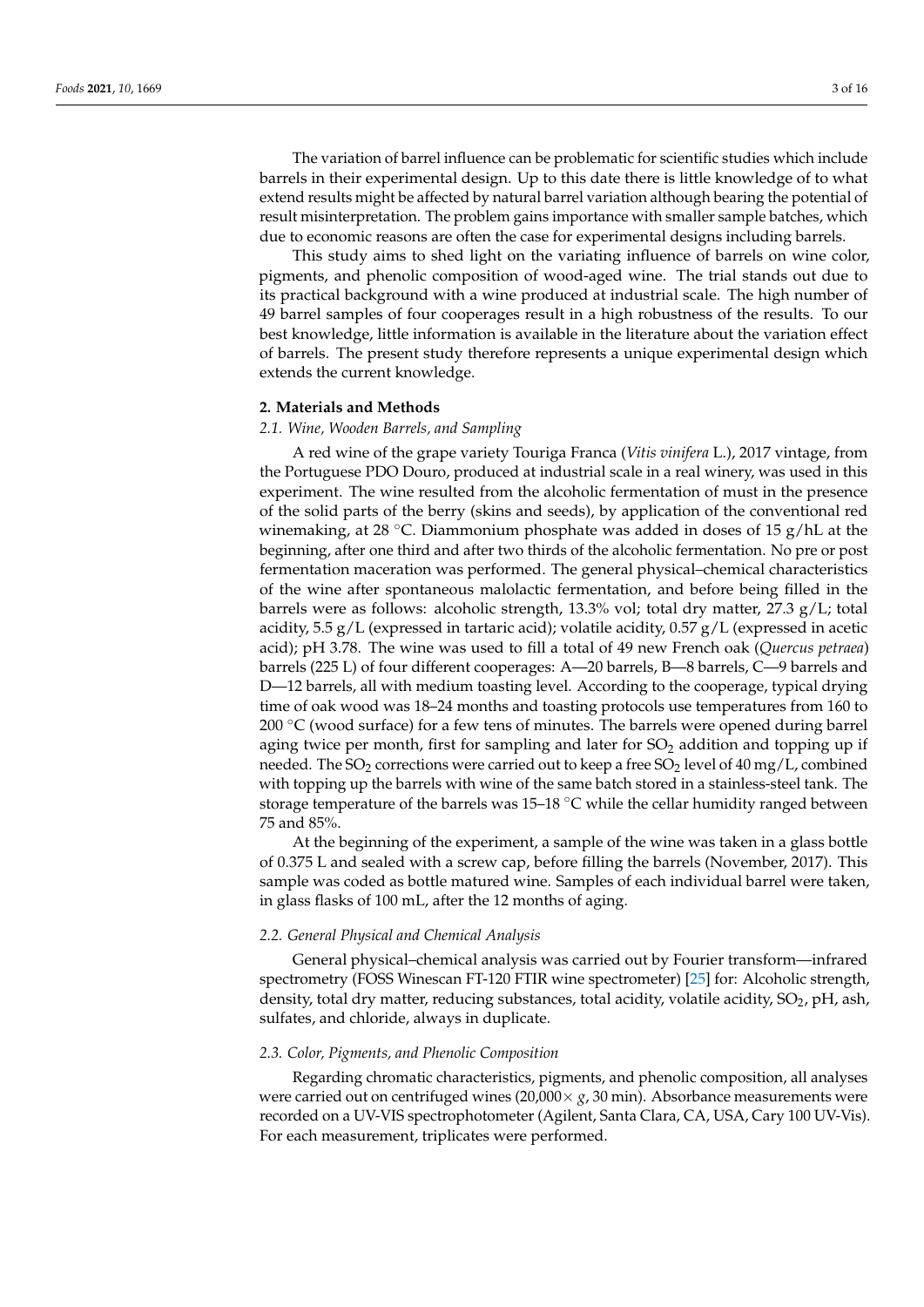## 2.3.1. Chromatic Characteristics

The basic chromatic characteristics color intensity and tonality were measured following the official OIV method [\[26\]](#page-14-15). Color intensity is calculated by summarizing the optical densities calculated for 1 cm optical path and the absorbance at 420, 520, and 620 nm wavelength. Tonality is defined as the ratio of absorbance at 420 nm to 520 nm. CIELab parameters  $(H^*, L^*, C^*, a^*$  and  $b^*)$  were determined following recommendations of the Commission Internationale de L'Eclairage26 in a 1 mm path length cuvette with a measurement every 5 nm along the 380 to 780 nm wine spectrum.

2.3.2. Total Anthocyanins, Degree of Ionization of Anthocyanins, Ionized Anthocyanins, Total Pigments, Polymerization Index, Polymerized Pigments

The analytical parameters were analyzed following the methodology based on Somers and Evans [\[27\]](#page-14-16). The basis of the principle of the method is that by excessive addition of  $SO<sub>2</sub>$  all anthocyanins are decolorized and residual color is due to other sources, such as polymeric pigments. Furthermore, at a  $pH < 1$  all anthocyanins are present in their colored flavylium form, while polymeric pigments are less affected by the low pH. For the calculation degree of ionization of anthocyanins and ionized anthocyanins an arbitrary factor necessary to respect the dependency of polymeric pigments on the pH, was chosen (1.35).

# 2.3.3. Total Phenols, Flavonoid Phenols, Non-Flavonoid Phenols

Total phenols were determined according to the method established by Ribéreau-Gayon, measuring the absorbance at 280 nm [\[28\]](#page-14-17). Non-flavonoids were determined according to the method developed by Kramling and Singleton [\[29\]](#page-14-18). The principle of the method is based on the precipitation of flavonoids due to the addition of formaldehyde at low pH. The phenol content is measured after the precipitation and just before by the total phenol analysis. Absorbance was measured at 280 nm wavelength. Flavonoids were then calculated by subtracting non-flavonoids from total phenols.

# 2.3.4. Tanning Power

Tanning power describes the potential astringency of the wine. It was measured following the method of De Freitas and Mateus [\[30\]](#page-14-19). The principle of the method is that tannin, true to the origin of its name, can denaturalize proteins. This protein-polyphenol interaction can be analyzed by nephelometry due to the ability of polyphenols to bind proteins, in this case bovine serum albumin.

# 2.3.5. Color Due to Copigmentation

This characteristic was assessed according to the method presented by Boulton [\[13\]](#page-14-2). Two analyses are performed. In the first acetaldehyde is added to wine with the intention to release anthocyanins combined with  $SO<sub>2</sub>$ . In the second analysis a part of the previous sample is diluted in hydroalcoholic solution to dissociate the copigmented anthocyanin complexes. Absorbance is read for both analyses at 520 nm.

# 2.3.6. Flavanol Monomers and Proanthocyanidin According to Polymerization Degree

The separation and analysis of wine flavanol monomers, oligomeric, and polymeric proanthocyanidins, was conducted according to the method of Sun et al. [\[31](#page-14-20)[,32\]](#page-14-21). Based on the degree of polymerization (DP), flavanol monomers and proanthocyanidins were separated by C18 Sep-Pak cartridges (Waters: Sep-Pak Plus Short-TC18 and Sep-Pack Plus-TC18). Absorbance is measured at 500 nm during a vanillin reaction in an acidic medium.

#### *2.4. Statistical Analysis*

Statistical analysis was performed with the software  $R^{\circledR}$  (version 4.0.0, the R Foundation for Statistical Computing). Data were compiled with Microsoft Excel® 2016 (Microsoft Inc., Redmond, WA, USA). A principal component analysis (PCA) was performed to investigate the relationships of the barrels.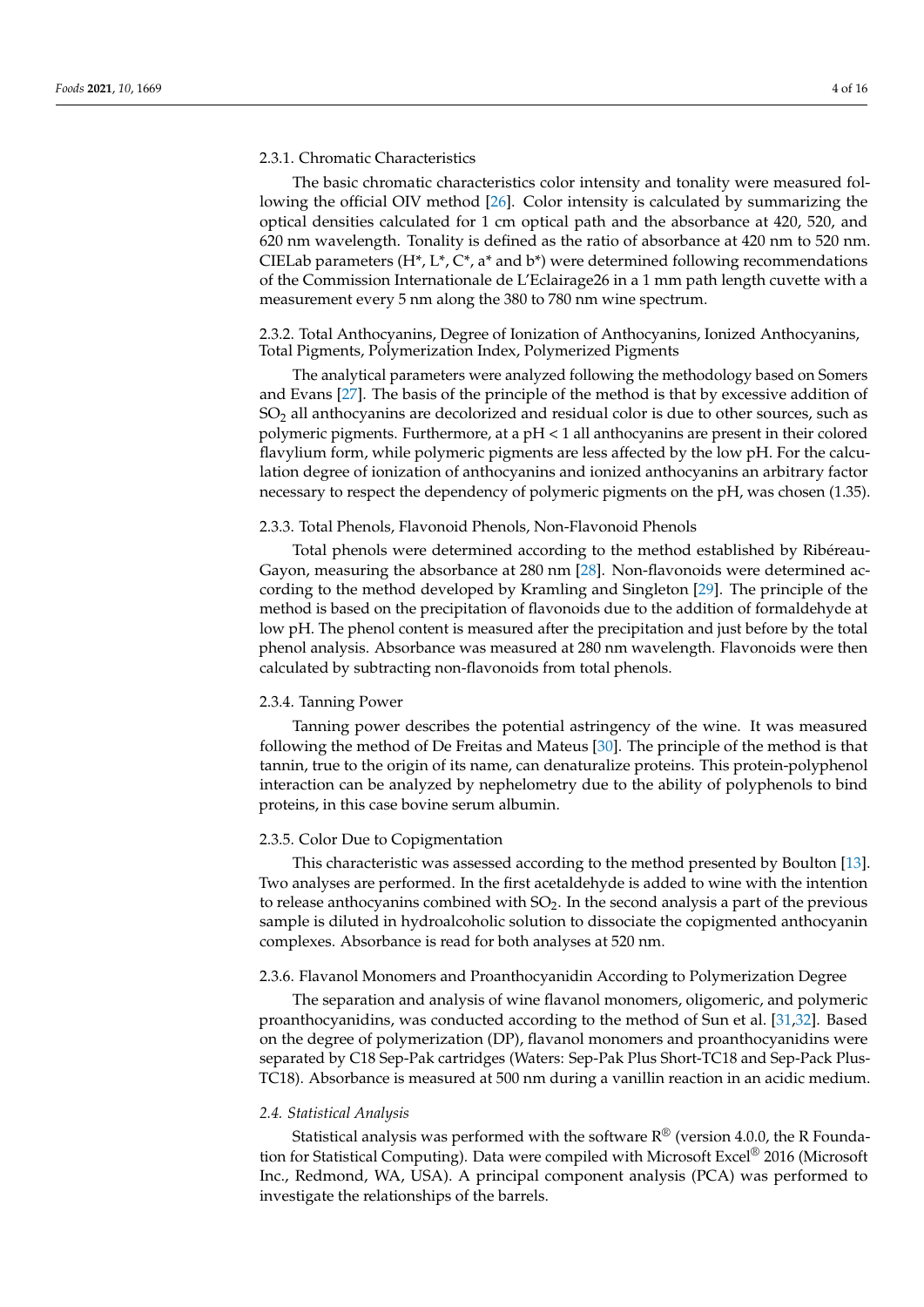To analyze the effect of the cooperage on the analytical parameters the following strategy was carried out: The data were first tested for normal distribution using the Shapiro–Wilk test. If normally distributed, a Bartlett test followed to analyze the variance homogeneity, if not normally distributed a Levene test was used instead [\[33\]](#page-14-22). If data were normally distributed and showed homogenic variance, an ANOVA was carried out to check for significant differences between the four cooperages, if positive a Tukey HSD was used as a post hoc test. Not normal distributed, but variance homogeny data were further analyzed with a Kruskal–Wallis test and if positive with the Dunn test as a post hoc test. Not homogeny data were analyzed with a Brown and Forsythe ANOVA and if positive further analyzed with the DTK test and the Alexander and Govern test. In the post hoc test the factor was the cooperage and the variable the analytical parameter of interest. Cooperages were identified as different when showing a *p*-value below 0.05.

To identify the variation from barrel to barrel and in between the cooperages, the coefficient of variation (CV) was calculated for each cooperage and analytical parameter by dividing the standard deviation by the mean and is expressed in %. It shows the degree of variability in relation to the population average [\[33\]](#page-14-22). Furthermore, the sampling replicates were used to identify the variation associated with the analytical method. For each barrel, the CV of replicate results was determined and in a second step all CVs were averaged for the corresponding parameter.

The practical background and the sample size of the dataset allow calculation of the required barrel number to retain results which lie within a predefined acceptable range between the sample mean and population mean. The following equation was used [\[34\]](#page-14-23):

$$
r = ((z\alpha + z\beta) * \sigma/d)^2
$$

where r is the sample size to be calculated.  $z\alpha$  is in this case 1.96, which is the z-value for a normal distribution at 95% confidence level, or the chance of making a type I error of 5%. zβ includes the probability of making a type II error and was set on 20%, meaning the calculation has a power of 80%. The corresponding value is 0.84. The standard deviation of the population is represented by  $σ$ . Finally, d implements a predefined variation which is acceptable for the experiment. This is calculated as a part of the population mean: Population mean  $(\mu)$  divided by the chosen variation, 2%, 5%, 10%, 15%, or 20%. This method follows the example of Towey et al. [\[23](#page-14-12)[,35\]](#page-14-24). The equation was used to determine the required barrel number for each combination of parameter, cooperage, and variation level. The required barrel numbers of each cooperage were averaged to gain the average required barrel number for the entire trial.

#### **3. Results and Discussion**

The presentation of results and their discussion contains of three subsections of which the first one aims to present the results of the many parameters analyzed from a wine aging perspective. Differences between the four cooperages are pointed out already but the variation in between and within the cooperages is topic of subsection two. In subsection three the effect of this variation on the required barrel number for analytical procedures is explored.

# *3.1. Wine Aging*

As aforementioned, the bottle matured wine was collected before barrel filling and kept under reductive conditions, until all samples were analyzed at the same time. However, the comparison of one bottled wine with 49 barrels comes with the drawback regarding a hypothetical variation of bottle aging not being taken into account. The following comparisons need to be seen in this context. The Principal Components Analysis (PCA) (Figure [1\)](#page-5-0) revealed a clear separation of the bottle matured wine from the clustering barrelaged wines. The variables which influence the separation of the bottle matured wine to the barrel matured wine the most are these describing the color of the wine and wine pigments. Despite this separation in the PCA, no significant differences could be found between the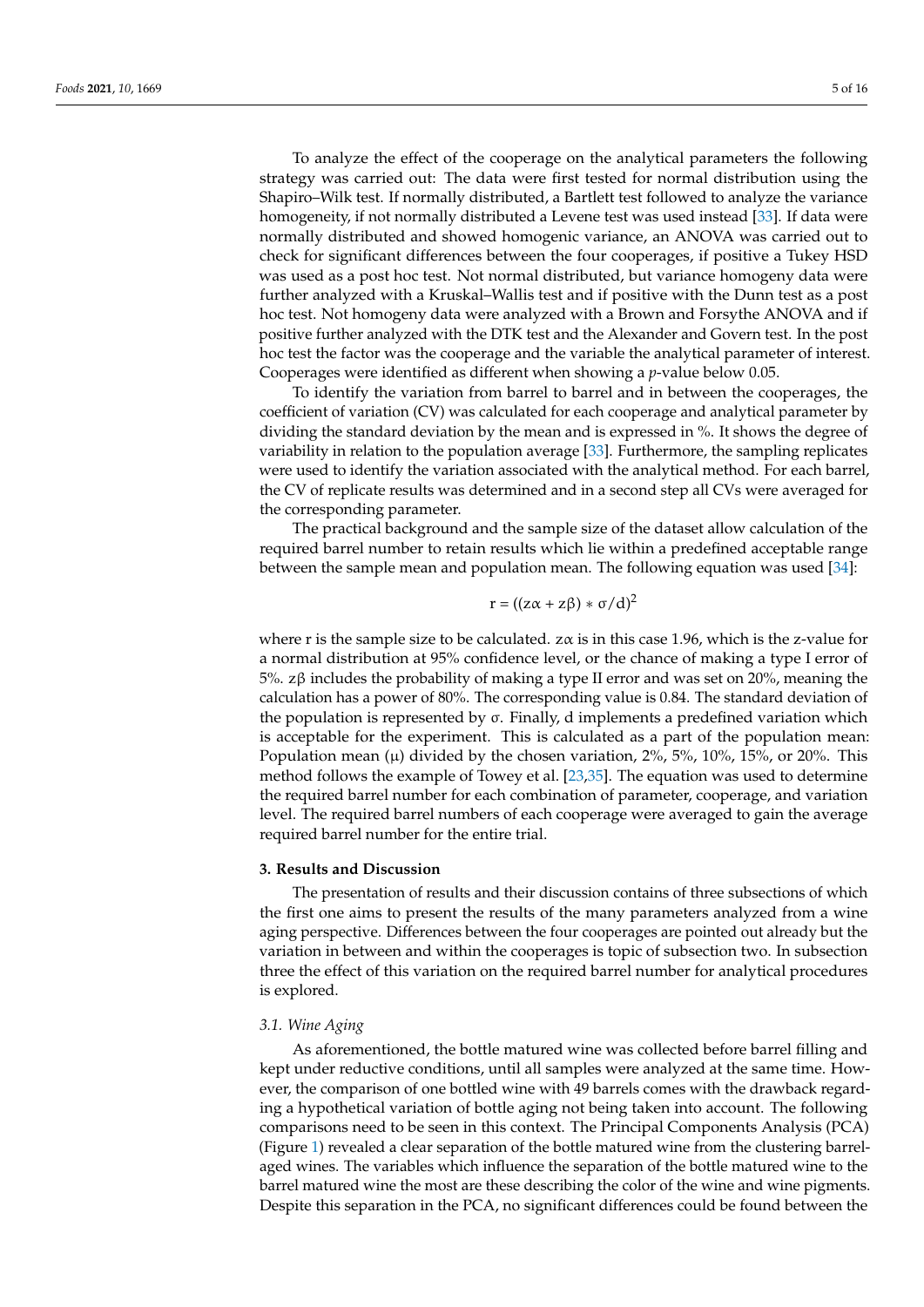bottle matured wine and the barrel-aged wine for total anthocyanins, degree of ionization of anthocyanins, ionized anthocyanins, polymerization index, color due to copigmentation (%), oligomeric and polymeric proanthocyanidins, as well as total condensed tannins. total condensed tannins.

<span id="page-5-0"></span>

Figure 1. Principal Component Analysis performed on wines aged in oak barrels from the cooperages A, B, C, and D and bottle matured wine, in a total of 50 wines. The wines are represented in the plane of the two first components which  $\frac{1}{2}$  express, respectively, 49% and 18% of the total variance. ance.

# 3.1.1. General Physical–Chemical Parameters

Alcoholic strength, total dry matter and ash were found to be slightly increased by 3%, 9% and 7%, respectively, in the barrel matured wine compared with the bottle matured wine (Table 1). A possible explanation could be the loss of water and alcohols due to evaporation through the pores of oak wood, occurring when the humidity in the barrel environment is too low and in a minor extent the direct extraction of wood constituents to wine [\[2\]](#page-13-1). In respect to total acidity, the average concentration observed in barrel-aged wines was similar to the bottle matured wine. The pH was found to be the same for the bottle matured wine and the barrel-aged wine (Table [1\)](#page-6-0), and lower than that of wine before aging, probably as a consequence of natural tartaric stabilization [\[36\]](#page-14-25). Regarding sulfates, the higher concentrations observed in barrel-aged wines compared to the bottle matured wine, on average plus 158%, are most probably explained by the periodically addition of  $SO_2$  to keep 40 mg/L of free  $SO_2$ . This is necessary as free  $SO_2$  is constantly declining during barrel maturation as it is oxidized to  $SO_4$  [\[1\]](#page-13-0).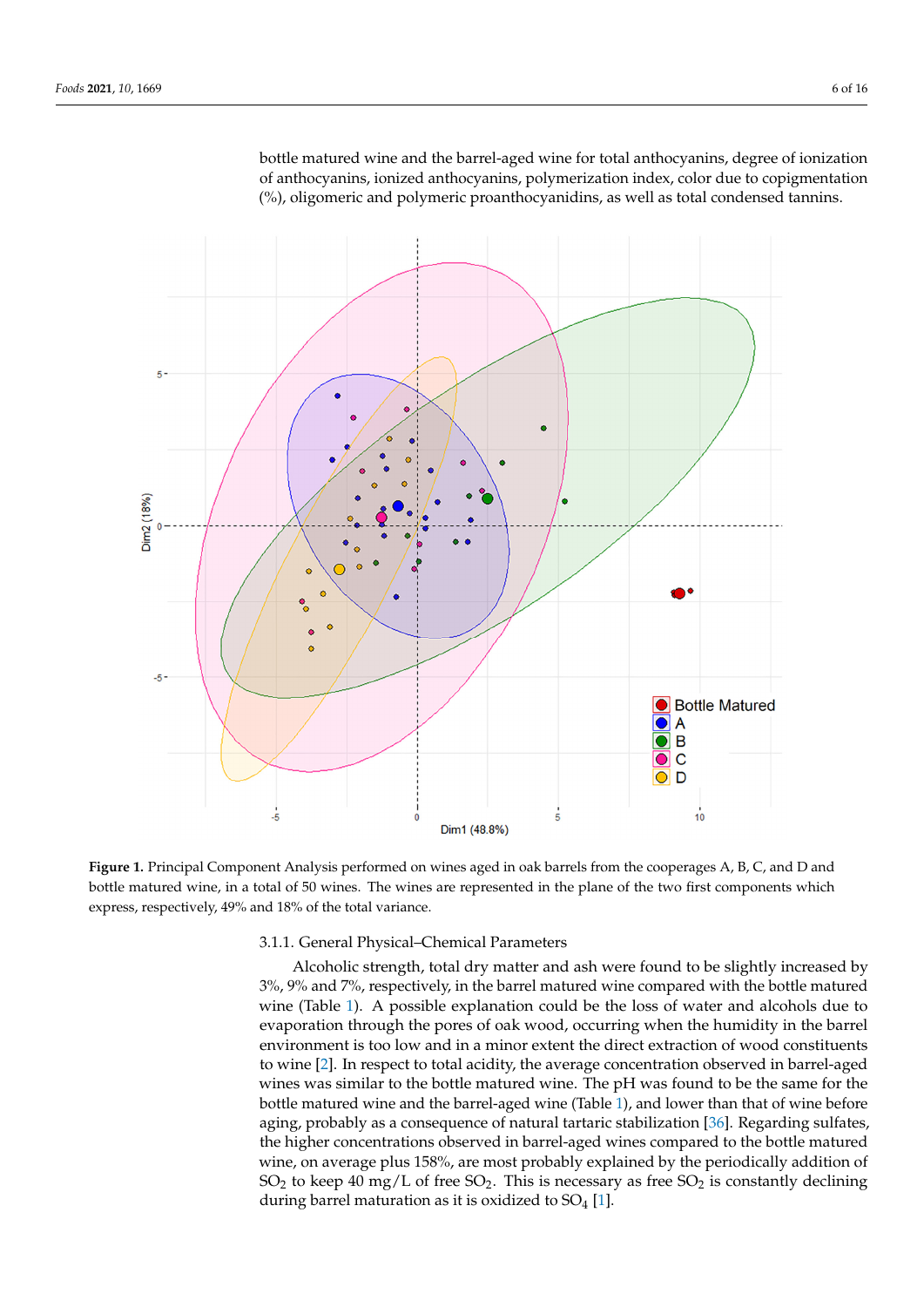| <b>Analytical Parameter</b>         | Cooperage<br>Effect | Cooperage A                       | Cooperage B                    | Cooperage C                    | Cooperage D                 | Average<br>(A, B, C, D) | <b>Bottle Matured</b> |  |  |
|-------------------------------------|---------------------|-----------------------------------|--------------------------------|--------------------------------|-----------------------------|-------------------------|-----------------------|--|--|
| Density $(g/mL)$                    | **                  | $0.9917 \pm 0.0001$ <sup>ab</sup> | $0.9918 + 0.0001$ <sup>a</sup> | $0.9918 + 0.0001$ <sup>a</sup> | $0.9916 \pm 0.0001$ b       | $0.9917 + 0.0001$       | $0.9909 + 0.0000$     |  |  |
| Alcoholic Strength (% vol.)         | **                  | $13.4 \pm 0.1$ <sup>ab</sup>      | $13.4 \pm 0.0$ ab              | $13.3 \pm 0.1^{\circ}$         | $13.4 \pm 0.0^{\circ}$      | $13.4 \pm 01$           | $13.0 \pm 0.0$        |  |  |
| Total Dry Matter $(g/L)$            | **                  | $29.7 \pm 0.2^{\mathrm{b}}$       | $29.9 \pm 0.2$ <sup>a</sup>    | $29.7 \pm 0.1$ ab              | $29.7 \pm 0.1^{\mathrm{b}}$ | $29.7 \pm 0.2$          | $27.3 \pm 0.0$        |  |  |
| Residual Sugar $(g/L)$              | ***                 | $1.8 + 0.2$ <sup>a</sup>          | $1.5 \pm 0.1^{\circ}$          | $2.0 \pm 0.1$ <sup>a</sup>     | $1.9 + 0.2$ <sup>a</sup>    | $1.8 \pm 0.2$           | $3.7 \pm 0.1$         |  |  |
| Total Acidity (g tartaric acid/L)   | ***                 | $5.67 + 0.10^{b}$                 | 5.91 $\pm$ 0.02 <sup>a</sup>   | $5.65 \pm 0.08^{\circ}$        | $5.63 \pm 0.10^{\circ}$     | $5.71 \pm 0.07$         | $5.71 \pm 0.00$       |  |  |
| Volatile Acidity (g acetic acid /L) | **                  | $0.80 \pm 0.05$ <sup>ab</sup>     | $0.73 \pm 0.05^{\circ}$        | $0.83 \pm 0.07$ <sup>a</sup>   | $0.75 \pm 0.05^{\text{ b}}$ | $0.78 \pm 0.05$         | $0.78 \pm 0.00$       |  |  |
| Total $SO_2$ (mg/L)                 | **                  | $86 + 1^a$                        | $83 + 1^{b}$                   | $86 + 1^a$                     | $86 + 1^a$                  | $86 \pm 1$              | $88 \pm 1$            |  |  |
| pH                                  | ns                  | $3.44 \pm 0.01$                   | $3.45 + 0.01$                  | $3.45 \pm 0.02$                | $3.44 \pm 0.01$             | $3.44 \pm 0.01$         | $3.44 \pm 0.00$       |  |  |
| Ash $(g/L)$                         | **                  | $3.30 \pm 0.05^{\circ}$           | $3.37 + 0.02$ <sup>a</sup>     | $3.29 \pm 0.06^{\circ}$        | $3.28 \pm 0.06^{\circ}$     | $3.31 \pm 0.06$         | $3.09 \pm 0.03$       |  |  |
| Sulfates $(mg/L)$                   | ns                  | $0.99 \pm 0.01$                   | $0.98 \pm 0.02$                | $0.99 \pm 0.01$                | $0.99 \pm 0.01$             | $0.99 \pm 0.01$         | $0.38 \pm 0.00$       |  |  |
| Chloride $(mg/L)$                   | ***                 | $0.065 \pm 0.001$ b               | $0.069 \pm 0.001$ <sup>a</sup> | $0.0645 \pm 0.001$ b           | $0.065 \pm 0.001$ b         | $0.066 \pm 0.001$       | $0.069 \pm 0.001$     |  |  |

Table 1. General physical–chemical parameters of red wines after 12 months of aging in oak barrels by cooperage and of a bottle matured sample, and cooperage effect with statistical difference between the cooperages.

<span id="page-6-0"></span>Results expressed as mean  $\pm$  standard deviation. Means followed by the same letter in a line are not significantly different at the 0.01 \*\* or 0.001 \*\*\* level of significance; n.s. = without significant difference. Results for cooperages A, B, C, and D, are based on 20, 8, 9, and 12 barrels, respectively. Bottle matured results are based on 9 analytical replicates.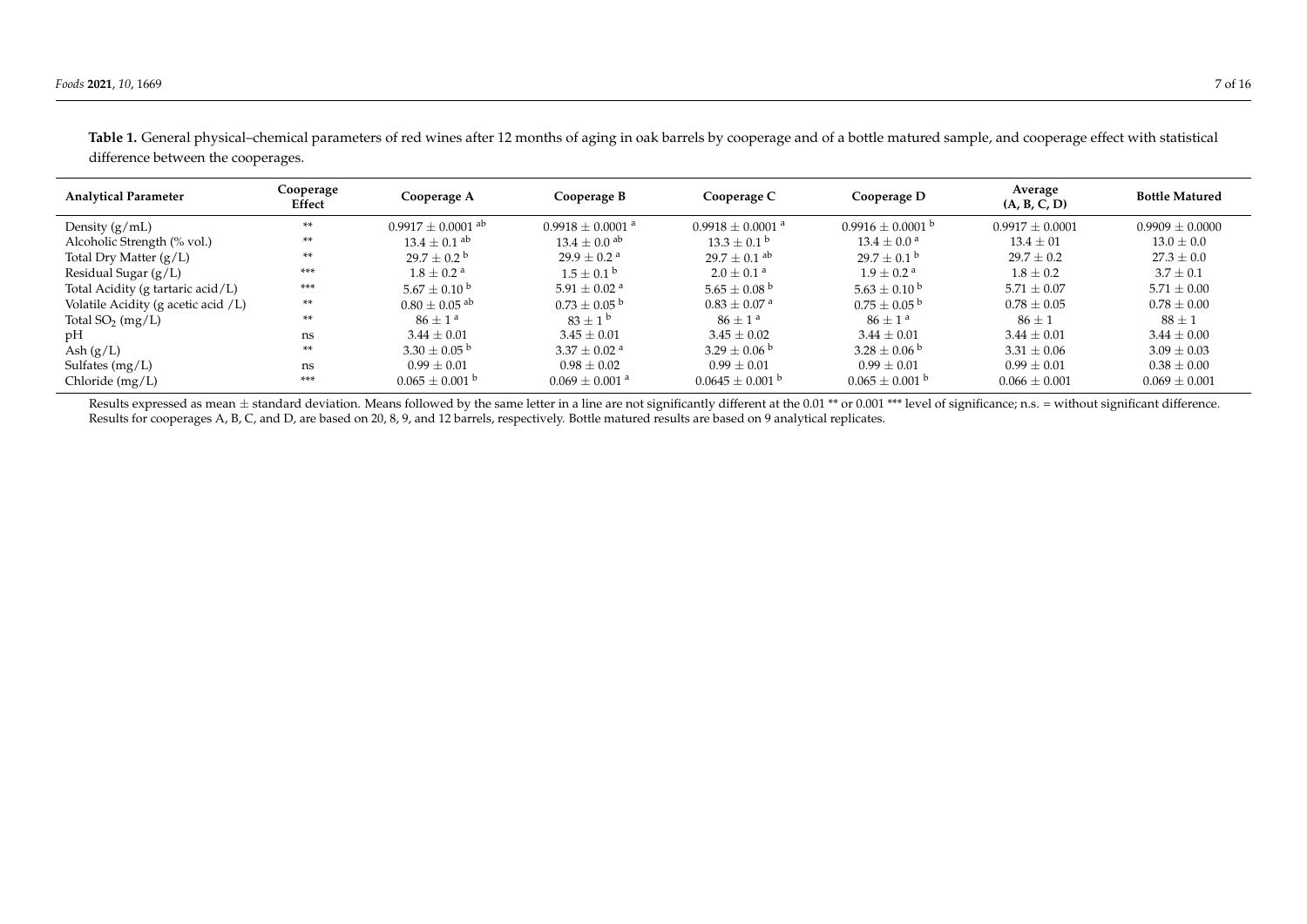# 3.1.2. Pigments and Phenolic Composition

In comparison to the bottle matured wine, except for non-flavonoids and total anthocyanins, all phenolic parameters showed higher values in the barrel-aged wines (Table [2\)](#page-8-0). Total phenols, flavonoids and tanning power increased by 4%, 10% and 13%, respectively, in the 12 months barrel matured wine compared to the bottle matured wine. For polymerization index, proanthocyanidins fractions and flavanol monomers average increases from the bottle matured wine to the barrel-aged wine were observed, but without statistical significance for the individual cooperages (Table [2\)](#page-8-0). The missing statistical significance is most probably partly explained by the observed analytical method variation in the present trial (Table [3\)](#page-9-0).

In the literature, a slow decrease of phenolic compounds concentrations [\[16,](#page-14-5)[37\]](#page-14-26) during wine aging is reported as a result of precipitation and adsorption [\[38,](#page-14-27)[39\]](#page-14-28) as well as a reduction in the degree of polymerization and astringency [\[16,](#page-14-5)[37,](#page-14-26)[40\]](#page-14-29). Based on that, the barrel-aged wine was expected to show a lower tanning power and phenolic compounds concentrations in comparison to the bottle matured wine. It is possible that the 12 months aging period was not enough to show these trends. Gambuti et al. [\[41\]](#page-15-0) compared barrel matured wines and did not find a clear trend for total phenols after the wine maturation period. The increases recorded in this experiment might be explained by the extraction of substances from oak wood to wine as ellagitannins extracted from oak wood might have contributed to the stabilization of phenolic compounds and prevented their precipitation [\[39\]](#page-14-28). Non-flavonoids and total anthocyanin decreased by 41% and 16% respectively, in the barrel-aged wine compared to the bottle matured (Table [2\)](#page-8-0). The decrease of non-flavonoids can be explained by the micro-oxidative conditions in the barrels. In addition to the chemical oxidation of the phenolic acids, it is possible to have reactions between anthocyanins and free hydroxycinnamic acids to stabilize pigments, for example pinotin A or the reaction of ethanal and malvidin-3-glycoside yielding vitisin B9 can partly explain the decrease of anthocyanins and non-flavonoids [\[42\]](#page-15-1). Anthocyanins are not stable; breakdown reactions are possible but especially under the influence of oxygen during barrel aging protonated acetaldehyde reacts with different anthocyanins leading to polymerization reactions [\[41,](#page-15-0)[43\]](#page-15-2). These direct or ethanal mediated condensation reactions between anthocyanin and tannin lead to the recorded increase in total and polymerized pigments [\[8](#page-13-7)[,10](#page-13-9)[,42\]](#page-15-1). The positive effect of barrel maturation on the formation of polymeric pigments is known [\[44](#page-15-3)[,45\]](#page-15-4) and oxygen availability and the anthocyanin to flavanol ratio were identified as regulating factors [\[5\]](#page-13-4). As previously mentioned, and contrary to what would be expected, no higher total anthocyanins concentration was found in the bottle matured wine in comparison with the barrel-aged wine (Table [2\)](#page-8-0). As aforementioned, anthocyanins are unstable and the high levels of a young wine cannot be kept, but will decline with further wine aging, this counts as well for the reductive bottle storage of the bottle matured wine.

Beside the desired formation of polymeric pigments, it is as well possible for anthocyanins to break up and not add to the total wine color any longer [\[5,](#page-13-4)[45,](#page-15-4)[46\]](#page-15-5). The degree of ionization of anthocyanins still present in monomeric form was not different between the bottle matured wine and the wine samples aged for 12 months in barrels. A similar situation was found for the calculation product of ionized anthocyanins. The pH has strong influence on the ionization of anthocyanins and could explain these results, as the bottle matured wine and the 12 months barrel-aged wine did not differ in their pH.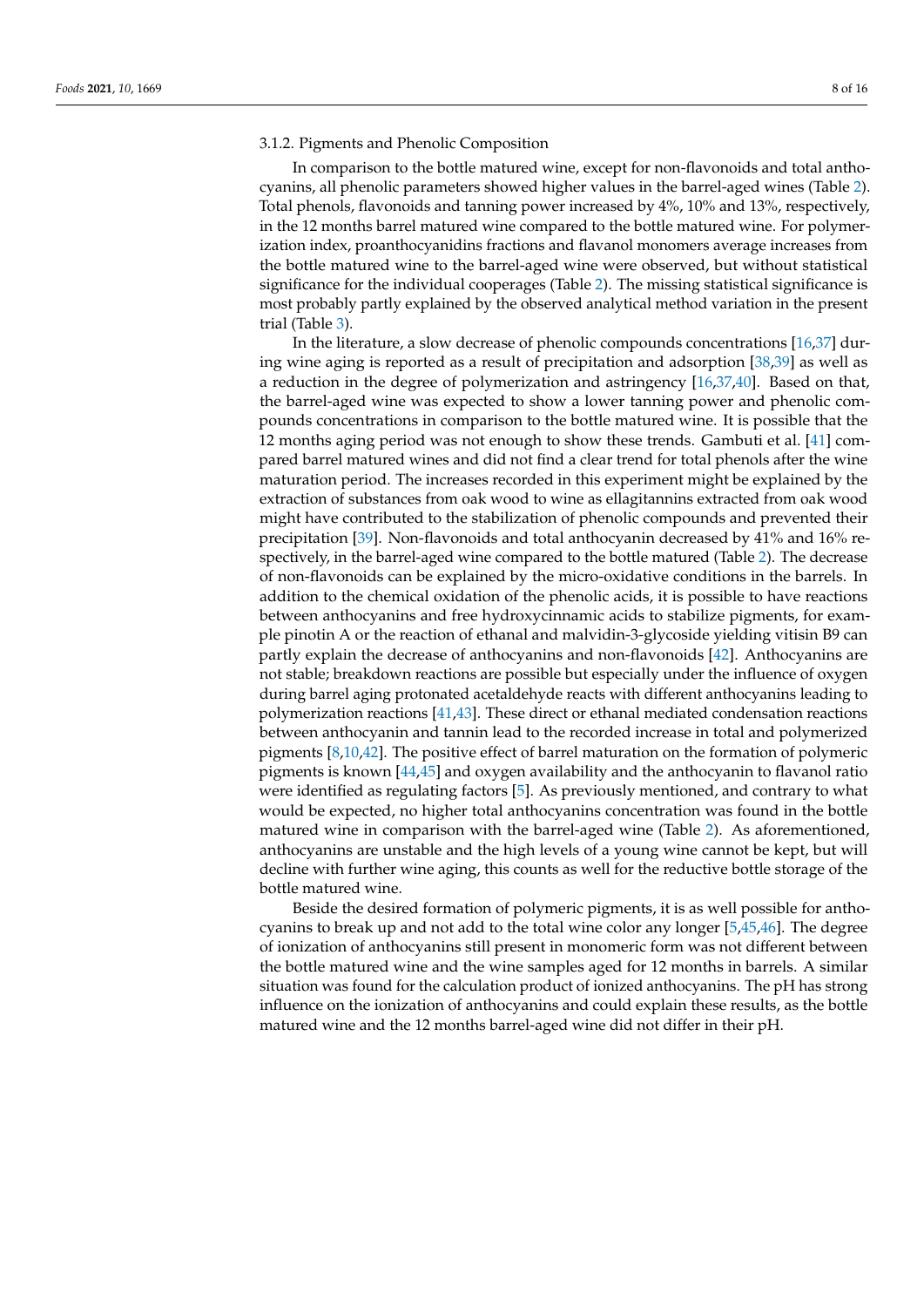| <b>Analytical Parameter</b>                                      | Cooperage<br>Effect | Cooperage A                    | Cooperage B                  | Cooperage C                     | Cooperage D                    | Average<br>(A, B, C, D) | <b>Bottle Matured</b> |
|------------------------------------------------------------------|---------------------|--------------------------------|------------------------------|---------------------------------|--------------------------------|-------------------------|-----------------------|
| Total Phenols (mg/L gallic acid)                                 | ***                 | $2050 \pm 57$ <sup>a</sup>     | $1864 \pm 65^{\circ}$        | $2081 \pm 88^{\text{ a}}$       | $2093 \pm 33$ <sup>a</sup>     | $2022 \pm 61$           | $1948 \pm 14$         |
| Flavonoids (mg/L gallic acid)                                    | ***                 | $1904 \pm 56$ <sup>a</sup>     | $1724 \pm 66^{\circ}$        | $1934 \pm 88$ <sup>a</sup>      | $1946 \pm 26$ <sup>a</sup>     | $1877 \pm 59$           | $1701 \pm 13$         |
| Non-flavonoids (mg/L gallic acid)                                | ns                  | $145 \pm 12$                   | $140 \pm 3$                  | $147 \pm 5$                     | $147 \pm 9$                    | $145 \pm 7$             | $248 \pm 1$           |
| Flavanol Monomers (mg/L)                                         | ns                  | $14 \pm 3$                     | $15 \pm 3$                   | $16 \pm 2$                      | $19 \pm 5$                     | $16 \pm 3$              | $12 \pm 4$            |
| Oligomeric Proanthocyanidins (mg/L)                              | ns                  | $64 \pm 20$                    | $57 \pm 11$                  | $63 \pm 21$                     | $71 \pm 20$                    | $64 \pm 18$             | $38 \pm 13$           |
| Polymeric Proanthocyanidins (mg/L)                               | ns                  | $438 \pm 66$                   | $585 \pm 128$                | $512 \pm 58$                    | $576 \pm 66$                   | $528 \pm 80$            | $462 \pm 60$          |
| Total Condensed Tannins (mg/L)                                   | ns                  | $516 \pm 76$                   | $658 \pm 141$                | $591 \pm 62$                    | $667 \pm 91$                   | $608 \pm 93$            | $512 \pm 49$          |
| Tanning Power (NTU/mL)                                           | **                  | $534 \pm 24$ ab                | $504 \pm 24$ <sup>b</sup>    | $540 \pm 20^{\text{ a}}$        | 541 $\pm$ 21 <sup>a</sup>      | $530 \pm 22$            | $467 \pm 16$          |
| Total Pigments (a.u.)                                            | ns                  | $15.1 \pm 0.9$                 | $14 \pm 2$                   | $15 \pm 1$                      | $16.4 \pm 0.8$                 | $15 \pm 1$              | $12.8 \pm 0.2$        |
| Polymerization Index (%)                                         | ns                  | $54 \pm 4$                     | $52 \pm 3$                   | $54 \pm 6$                      | $50 \pm 4$                     | $52 \pm 4$              | $46 \pm 1$            |
| Polymerized Pigments (a.u.)                                      | **                  | $8.1 \pm 0.2$ <sup>a</sup>     | $7.4 \pm 0.9^{\mathrm{b}}$   | $8.1 \pm 0.2$ <sup>a</sup>      | $8.2 \pm 0.3$ <sup>a</sup>     | $8.0 \pm 0.4$           | $5.9 \pm 0.0$         |
| Total Anthocyanins<br>(mg/L malvidin 3-O-glucoside)              | ns                  | $59 \pm 21$                    | $63 \pm 20$                  | $62 \pm 33$                     | $83 \pm 24$                    | $67 \pm 24$             | $80 \pm 4$            |
| Degree of Ionization of Anthocyanins (%)                         | ns                  | $60 \pm 17$                    | $60 \pm 20$                  | $64 \pm 22$                     | $50 \pm 8$                     | $58 \pm 17$             | $57 \pm 5$            |
| Ionized Anthocyanins<br>$(mg/L \text{ malvidin } 3-O-glucoside)$ | ns                  | $33 \pm 7^{\text{ a}}$         | $36 \pm 12$ <sup>a</sup>     | $35\pm10$ a                     | $40 \pm 6^{\text{ a}}$         | $36 \pm 9$              | $45 \pm 2$            |
| Color Intensity (a.u.)                                           | ***                 | $20.03 \pm 0.63$ <sup>a</sup>  | $18.71 \pm 0.89^{\text{ b}}$ | $20.22 \pm 0.53$ <sup>a</sup>   | $20.48 \pm 0.26$ <sup>a</sup>  | $19.86 \pm 0.58$        | $16.52 \pm 0.16$      |
| Tonality                                                         | **                  | $0.674 \pm 0.007$ <sup>a</sup> | $0.645\pm0.02$ b             | $0.668 \pm 0.012$ <sup>ab</sup> | $0.671 \pm 0.006$ <sup>a</sup> | $0.664 \pm 0.011$       | $0.627 \pm 0.004$     |
| Color due to Copigmentation (%)                                  | ns                  | $51 \pm 2$                     | $51 \pm 1$                   | $51 \pm 2$                      | $51 \pm 2$                     | $51 \pm 1$              | $52 \pm 1$            |
| L*, Clarity (a.u.)<br>$[0 = black, 100 = colorless]$             | $\mathbf{r}$        | $52.4 \pm 0.8$ <sup>ab</sup>   | $53.8 \pm 1.1$ <sup>a</sup>  | $52.0 \pm 1.0$ <sup>ab</sup>    | $51.3 \pm 0.7^{\mathrm{b}}$    | $52.4 \pm 0.9$          | $55.7 \pm 0.1$        |
| $a^*$ , Green-Red (a.u.) [green < $0$ > red]                     | $\mathbf{r}$        | $44 \pm 1$ <sup>ab</sup>       | $42 \pm 1^{\rm b}$           | $44 \pm 2$ <sup>ab</sup>        | $45 \pm 1^{\text{a}}$          | $44 \pm 1$              | $41 \pm 0.0$          |
| $b^*$ , Blue-Yellow (a.u.) [blue < $0$ > yellow]                 | ***                 | $9.1\pm1.1$ a                  | $6.6 \pm 1.2^{\circ}$        | $8.4 \pm 0.9$ <sup>ab</sup>     | $9.6 \pm 0.8$ <sup>a</sup>     | $8.5 \pm 1.0$           | $-1.2\pm0.0$          |
| $C^*$ , Chroma (a.u.)                                            | $\mathbf{x}$        | $44.5 \pm 1.3$ <sup>ab</sup>   | $42.8 \pm 1.3^{\mathrm{b}}$  | $44.7 \pm 1.6^{\text{ a}}$      | $45.8 \pm 0.9^{\text{ a}}$     | $44.5 \pm 1.3$          | $41.3 \pm 0.0$        |
| H <sup>*</sup> , Tone or Angle of HUE (0-360°)                   | ***                 | $4.8 \pm 0.6^{\text{ b}}$      | $6.5 \pm 1.0^{\text{ a}}$    | $5.2 \pm 0.5^{\mathrm{b}}$      | $4.6 \pm 0.4^{\circ}$          | $5.3 \pm 0.7$           | $-33.7\pm2.5$         |

Table 2. Color, pigments, and phenolic composition of red wines after 12 months of aging in oak barrels by cooperage and of a bottle matured sample, and cooperage effect with statistical difference between the cooperages.

<span id="page-8-0"></span>Results expressed as mean  $\pm$  standard deviation. Means followed by the same letter in a line are not significantly different at the 0.05 \*, 0.01 \*\* or 0.001 \*\*\* level of significance; n.s. = without significant differen Results for cooperages A, B, C, and D, are based on 20, 8, 9, and 12 barrels, respectively. Bottle matured results are based on 9 analytical replicates.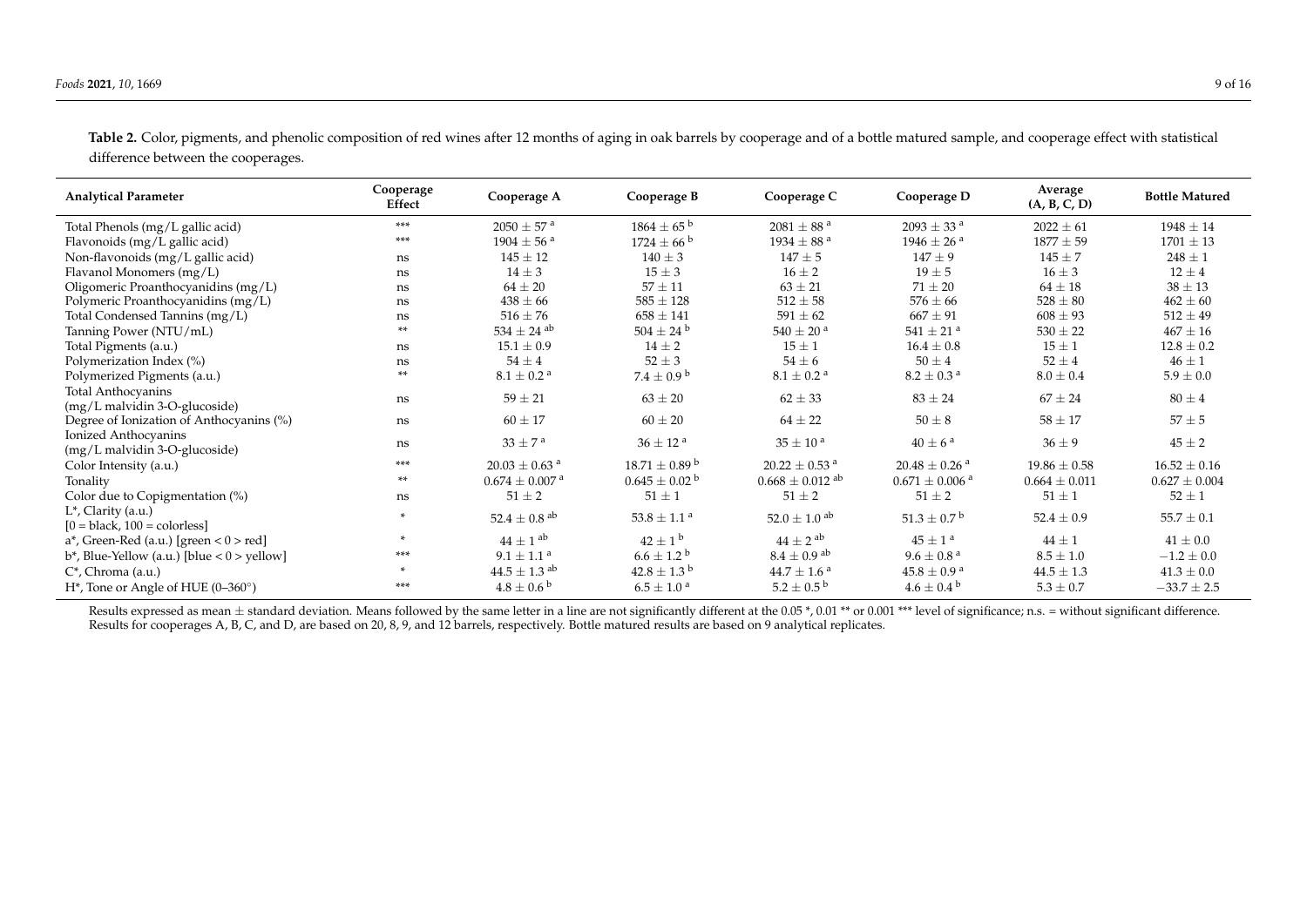Table 3. Variation of general physical–chemical composition, color, pigments, and phenolic composition of red wines after 12 months of aging in oak barrels according to cooperage, and required barrel number per lot for different levels of precision.

| <b>Analytical Parameter</b>                                    | Analytical<br>Method | Coefficient of Variation (CV) (%) and the Barrel Number Required for Results<br>within the Called Percentage of the True Population Mean |                |                |                |           |                                           |                |                |      |                |                |                |           |                  |                |                   |                |
|----------------------------------------------------------------|----------------------|------------------------------------------------------------------------------------------------------------------------------------------|----------------|----------------|----------------|-----------|-------------------------------------------|----------------|----------------|------|----------------|----------------|----------------|-----------|------------------|----------------|-------------------|----------------|
|                                                                | Variation            |                                                                                                                                          |                | Cooperage A    |                |           | Cooperage B<br>Cooperage C<br>Cooperage D |                |                |      |                |                |                |           |                  |                | <b>Average CV</b> |                |
|                                                                | (%)                  | CV                                                                                                                                       | $5\%$          | $10\%$         | $15\%$         | <b>CV</b> | 5%                                        | $10\%$         | 15%            | CV   | 5%             | $10\%$         | $15\%$         | <b>CV</b> | $5\%$            | 10%            | 15%               |                |
| Density $(g/mL)$                                               | 0.1                  | 0.0                                                                                                                                      |                | $\mathbf{1}$   |                | 0.0       |                                           |                | $\mathbf{1}$   | 0.0  | 1              |                | -1             | 0.0       | $\mathbf{1}$     |                |                   | $0.0 \pm 0.0$  |
| pH                                                             | 0.1                  | 0.4                                                                                                                                      | $\mathbf{1}$   | $\mathbf{1}$   | $\mathbf{1}$   | 0.4       | $\mathbf{1}$                              | $\overline{1}$ | $\mathbf{1}$   | 0.3  | $\mathbf{1}$   | $\mathbf{1}$   | $\mathbf{1}$   | 0.5       | $\mathbf{1}$     | $\mathbf{1}$   | $\mathbf{1}$      | $0.4 \pm 0.1$  |
| Alcoholic Strength (% vol.)                                    | 0.1                  | 0.6                                                                                                                                      |                |                |                | 0.3       |                                           | 1              | $\mathbf{1}$   | 0.4  | 1              |                |                | 0.5       | 1                |                | $\mathbf{1}$      | $0.5 \pm 0.1$  |
| Total Dry Matter $(g/L)$                                       | 0.1                  | 0.6                                                                                                                                      |                |                |                | 0.3       |                                           | 1              | $\mathbf{1}$   | 0.6  |                |                |                | 0.4       |                  |                | $\mathbf{1}$      | $0.5 \pm 0.1$  |
| Sulfates (mg/L)                                                | 0.6                  | 1.0                                                                                                                                      |                |                |                | 0.9       |                                           | $\overline{1}$ | $\overline{1}$ | 1.4  | $\mathbf{1}$   |                |                | 0.9       |                  |                | $\mathbf{1}$      | $1 \pm 0.2$    |
| Total $SO_2$ (mg/L)                                            | 0.4                  | 1.3                                                                                                                                      |                |                |                | 1.0       |                                           | $\mathbf{1}$   | $\mathbf{1}$   | 1.4  |                |                |                | 1.2       | $\mathbf{1}$     |                | $\mathbf{1}$      | $1.2 \pm 0.2$  |
| Total Acidity (g tartaric acid/L)                              | 0.2                  | 1.7                                                                                                                                      |                |                |                | 1.8       |                                           | $\mathbf{1}$   | $\mathbf{1}$   | 0.3  |                |                |                | 1.4       | $\overline{2}$   |                | $\mathbf{1}$      | $1.3 \pm 0.6$  |
| Ash $(g/L)$                                                    | 0.9                  | 1.5                                                                                                                                      |                |                |                | 1.8       |                                           | $\mathbf{1}$   | $\mathbf{1}$   | 0.7  | $\overline{2}$ |                |                | 1.9       | $\overline{2}$   |                | $\mathbf{1}$      | $1.5 \pm 0.5$  |
| Chloride $(mg/L)$                                              | 0.3                  | 1.8                                                                                                                                      | $\overline{2}$ |                |                | 1.8       |                                           |                | $\mathbf{1}$   | 0.8  |                |                |                | 1.8       | $\overline{2}$   |                | $\mathbf{1}$      | $1.5 \pm 0.4$  |
| L <sup>*</sup> , Clarity (a.u.) $[0 = black, 100 = colorless]$ | 0.2                  | 1.6                                                                                                                                      |                |                |                | 2.0       | $\overline{2}$                            |                |                | 2.0  | $\overline{2}$ |                |                | 1.4       |                  |                | $\mathbf{1}$      | $1.7 \pm 0.3$  |
| Tonality                                                       | 0.7                  | 1.0                                                                                                                                      |                |                |                | 3.0       | 3                                         |                | $\overline{1}$ | 1.9  | $\overline{2}$ |                |                | 0.9       |                  |                | $\mathbf{1}$      | $1.7 \pm 0.9$  |
| Color due to Copigmentation (%)                                | 1.1                  | 3.6                                                                                                                                      | 5              | $\overline{2}$ |                | 0.6       |                                           |                | $\mathbf{1}$   | 3.2  | $\overline{4}$ |                |                | 3.3       | 4                |                | $\mathbf{1}$      | $2.7 \pm 1.2$  |
| $a^*$ , Green-Red (a.u.) [green < $0$ > red]                   | 0.2                  | 2.7                                                                                                                                      | 3              |                |                | 2.7       | 3                                         |                | $\mathbf{1}$   | 3.5  |                |                |                | 1.8       | $\overline{2}$   |                | $\mathbf{1}$      | $2.7 \pm 0.6$  |
| $C^*$ , Chroma (a.u.)                                          | 0.2                  | 2.9                                                                                                                                      | 3              |                |                | 3.0       | 3                                         |                | $\mathbf{1}$   | 3.6  | 5              | 2              |                | 1.9       | $\overline{2}$   |                | $\mathbf{1}$      | $2.9 \pm 0.6$  |
| Color Intensity (a.u.)                                         | 0.5                  | 3.2                                                                                                                                      | $\overline{4}$ |                |                | 4.7       | 8                                         | $\overline{2}$ | $\mathbf{1}$   | 2.6  | 3              |                |                | 1.2       |                  |                | $\overline{1}$    | $2.9 \pm 1.3$  |
| Total Phenols (mg/L gallic acid)                               | 1.3                  | 2.8                                                                                                                                      | 3              | $\mathbf{1}$   |                | 3.5       | $\overline{4}$                            | $\mathbf{1}$   | $\mathbf{1}$   | 4.2  | 6              | $\overline{2}$ | $\mathbf{1}$   | 1.6       | $\mathbf{1}$     | $\mathbf{1}$   | $\mathbf{1}$      | $3 \pm 1$      |
| Flavonoids (mg/L gallic acid)                                  | 1.3                  | 3.0                                                                                                                                      | 3              |                |                | 3.8       | 5                                         | $\overline{2}$ |                | 4.5  |                | $\overline{2}$ | $\mathbf{1}$   | 1.4       |                  |                | $\mathbf{1}$      | $3.2 \pm 1.2$  |
| Tanning Power (NTU/mL)                                         | 2.7                  | 4.4                                                                                                                                      |                | 2              |                | 4.7       | 7                                         | 2              | $\mathbf{1}$   | 3.7  | 5              | $\overline{2}$ | $\mathbf{1}$   | 3.9       | 5                | $\overline{2}$ | $\mathbf{1}$      | $4.2 \pm 0.4$  |
| Non-flavonoids (mg/L gallic acid)                              | 2.3                  | 8.5                                                                                                                                      | 23             | 6              | 3              | 2.4       | $\overline{2}$                            | $\mathbf{1}$   | $\mathbf{1}$   | 3.5  | $\overline{4}$ |                |                | 5.8       | 11               | 3              | $\overline{2}$    | $5.1 \pm 2.3$  |
| Polymerized Pigments (a.u.)                                    | 0.9                  | 2.9                                                                                                                                      | 3              |                |                | 12.3      | 48                                        | 12             | 6              | 2.6  | 3              |                |                | 3.7       | 5                | $\overline{2}$ | $\mathbf{1}$      | $5.3 \pm 4$    |
| Volatile Acidity (g acetic acid/L)                             | 0.2                  | 6.1                                                                                                                                      | 12             | 3              | 2              | 6.7       | 14                                        | $\overline{4}$ | $\overline{2}$ | 6.5  | 20             | 5              | 3              | 7.9       | 15               | $\overline{4}$ | $\overline{2}$    | $6.8 \pm 0.7$  |
| Polymerization Index (%)                                       | 2.9                  | 7.6                                                                                                                                      | 19             | 5              | 3              | 6.6       | 14                                        | $\overline{4}$ | $\overline{2}$ | 11.8 | 44             | 11             | 5              | 8.0       | 21               | 6              | 3                 | $8.5 \pm 2$    |
| Residual Sugar (g/L)                                           | 2.5                  | 12.6                                                                                                                                     | 51             | 13             | 6              | 8.7       | 6                                         | $\overline{2}$ | $\mathbf{1}$   | 4.0  | 17             | 5              | $\overline{2}$ | 7.3       | 24               | 6              | 3                 | $8.2 \pm 3.1$  |
| Total Pigments (a.u.)                                          | 3.6                  | 5.9                                                                                                                                      | 11             | 3              | $\overline{2}$ | 13.2      | 55                                        | 14             | 7              | 9.5  | 29             | 8              |                | 4.7       | $\boldsymbol{7}$ | $\overline{2}$ | $\mathbf{1}$      | $8.3 \pm 3.3$  |
| $H^*$ , Tone or Angle of HUE (0–360 $^{\circ}$ )               | 0.7                  | 12.8                                                                                                                                     | 52             | 13             | 6              | 16.1      | 104                                       | 26             | 12             | 10.4 | 34             | 9              |                | 8.4       | 23               | 6              | $\mathfrak{Z}$    | $11.9 \pm 2.9$ |
| $b^*$ , Blue-Yellow (a.u.) [blue < $0$ > yellow]               | 0.6                  | 12.6                                                                                                                                     | 51             | 13             | 6              | 18.1      | 104                                       | 26             | 12             | 11.5 | 42             | 11             | 5              | 8.8       | 25               | 7              | 3                 | $12.8 \pm 3.4$ |
| Polymeric Proanthocyanidins (mg/L)                             | 12.3                 | 15.0                                                                                                                                     | 71             | 18             | 8              | 21.9      | 151                                       | 38             | 17             | 11.4 | 41             | 11             | 5              | 11.4      | 42               | 11             | 5                 | $14.9 \pm 4.3$ |
| Total Condensed Tannins (mg/L)                                 | 10.6                 | 14.8                                                                                                                                     | 69             | 18             | 8              | 21.4      | 145                                       | 37             | 17             | 10.5 | 35             | 9              | 4              | 13.6      | 59               | 15             | 7                 | $15.1 \pm 4$   |
| Flavanol Monomers (mg/L)                                       | 13.8                 | 20.0                                                                                                                                     | 125            | 32             | 14             | 22.5      | 160                                       | 40             | 18             | 12.9 | 53             | 14             | 6              | 27.0      | 229              | 58             | 26                | $20.6 \pm 5.1$ |
| Ionized Anthocyanins (mg/L malvidin 3-O-glucoside)             | 17.4                 | 21.4                                                                                                                                     | 144            | 36             | 16             | 33.5      | 353                                       | 89             | 40             | 29.4 | 271            | 68             | 31             | 15.8      | 79               | 20             | 9                 | $25 \pm 6.9$   |
| Degree of Ionization of Anthocyanins (%)                       | 9.0                  | 28.6                                                                                                                                     | 257            | 65             | 29             | 33.1      | 344                                       | 86             | 39             | 33.7 | 357            | 90             | 40             | 16.1      | 82               | 21             | 10                | $27.9 \pm 7.1$ |
| Oligomeric Proanthocyanidins (mg/L)                            | 15.4                 | 30.9                                                                                                                                     | 310            | 76             | 34             | 19.2      | 116                                       | 29             | 13             | 33.7 | 356            | 89             | 40             | 28.3      | 252              | 63             | 28                | $28 \pm 5.5$   |
| Total Anthocyanins (mg/L malvidin 3-O-glucoside)               | 15.9                 | 35.6                                                                                                                                     | 398            | 100            | 45             | 30.9      | 299                                       | 75             | 34             | 53.8 | 908            | 227            | 101            | 28.35     | 253              | 64             | 29                | $37.2 \pm 10$  |

<span id="page-9-0"></span>The analytical method variation was calculated with the coefficient of variation of each barrel sample triplicate and then averaged for the respective analytical parameter. Results for cooperages A, B, C, and D, are based on 20, 8, 9, and 12 barrels, respectively. The percentage (5%, 15% and 20%) is a range around the true barrel lot mean of the respective chemical parameter. The average result of a barrel lot analysis is predicted to be within the respective range, if the barrel lot contains of the required number of barrels or more. The barrel numbers were calculated at 95% confidence, 80% power and rounded up only.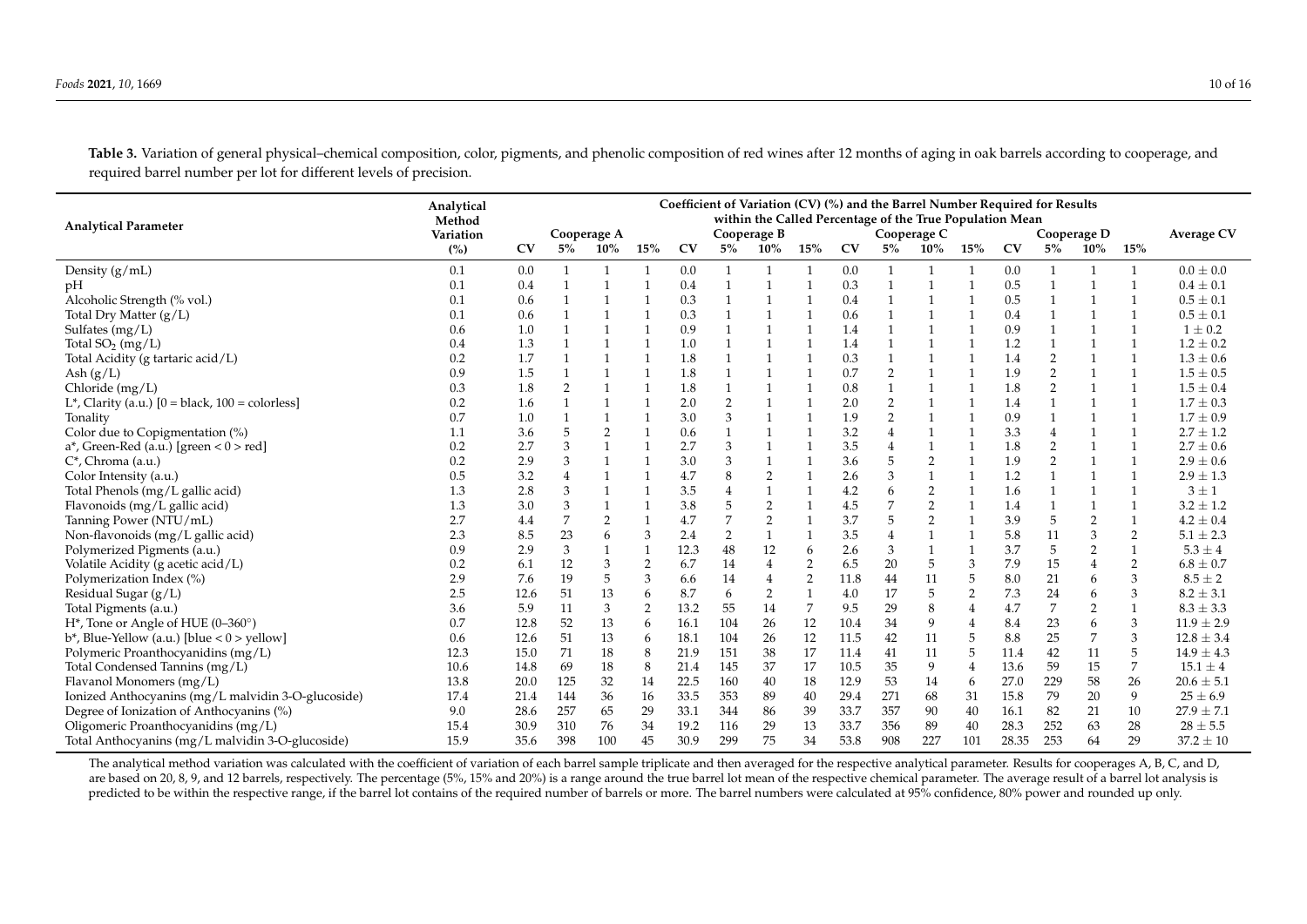## 3.1.3. Chromatic Characteristics

The values for color intensity and tonality were 20% and 6% higher, respectively, in the barrel matured wine compared to the bottle matured wine (Table [2\)](#page-8-0). This is the logical consequence of the increase in polymeric pigments discussed above. The CIELab analysis unfolded a more specific view, expressing for the barrel matured wine more yellow and red notes, while the color of the bottle matured wine was less yellow and less red (Table [2\)](#page-8-0). Likewise, the barrel-aged wine resulted darker than the bottle stored bottle matured wine. The recorded findings about color evolution of barrel matured wine are in general agreement with the literature  $[6,8,10,47]$  $[6,8,10,47]$  $[6,8,10,47]$  $[6,8,10,47]$ . The color related to the copigmentation phenomena was with about 51% the same for the barrel matured wine and the bottle matured wine (Table [2\)](#page-8-0). A total of 51% can be seen as a high value, keeping in mind that the color of young wines is reported to be to 30–50% due to the copigmentation phenomena [\[13\]](#page-14-2). This finding allows the conclusion that the difference in color observed between the barrel matured wine and the bottle matured were the result of the formation of polymeric pigments and a further indication that the wine, despite its maturation, still showed some characteristics typical of young wines.

### *3.2. Barrel-to-Barrel Variation*

# 3.2.1. The Effect of the Cooperage

The PCA (Figure [1\)](#page-5-0) revealed overlapping areas for all cooperages. It is, therefore, consistent that no significant differences were found in between the cooperages A, C, and D for almost all analyzed parameters (Tables [1](#page-6-0) and [2\)](#page-8-0). However, cooperage B revealed, depending on the analytical parameter, significant differences to all other cooperages, but also to just one or two of the other cooperages. Figure [2](#page-11-0) shows exemplary the boxplots for flavonoids, tanning power and total anthocyanin with special separation for each cooperage and the bottle matured wine, while boxplots of wine color, phenols, and pigments are further available with Figures S1 and S1 in Supplementary Materials. In the boxplots the overlapping of cooperage A, C, and D becomes visible as well as the shift of cooperage B. However, no pattern could be identified for cooperage B, as for wine phenolics and chromatic characteristics, cooperage B differed in most cases to the other cooperages by a shift towards the bottle matured wine. For the general physical–chemical parameters however, the opposite is the case (Table [1\)](#page-6-0). The explanations why cooperage B showed slightly different characteristics might have origin in a smaller oxygen uptake through the wood and rifts between the staves [\[19](#page-14-8)[,21](#page-14-10)[,48\]](#page-15-7). Therefore, this might be related to the cooperage's production techniques and their choice of oak wood. To conclude, the wine aged for 12 months in different barrels varied in its phenolic and chromatic characteristics, but the cooperage of the individual barrel could not explain these variations. Furthermore, it was checked if the cooperage had an influence on the barrel-to-barrel variation by comparing the average coefficient of variation of the barrel-to-barrel variation of each cooperage (Table [3,](#page-9-0) following group calculations not displayed in the table). The choice of analytical parameter is critical (Table [3\)](#page-9-0). The general physical–chemical parameters (Tables [1](#page-6-0) and [3\)](#page-9-0) position at an average variation of 2.1% (sd. 0.5%), while the residing parameters are divided into three groups, anthocyanin (30% (sd. 7.9%)) and pigment (7.4% (sd. 3.1%)) related parameters and color plus residing phenolic parameters (4.7% variation, sd. 1.2% with the exception of flavanol monomers and proanthocyanidins fractions due to their observed high analytical method variation of on average 19.6%, sd. 4.7%). It can be concluded that the cooperages do not differentiate from each other with practical relevance in their internal variation for most parameters analyzed in this trial, exceptions are pigments and especially anthocyanin related parameters.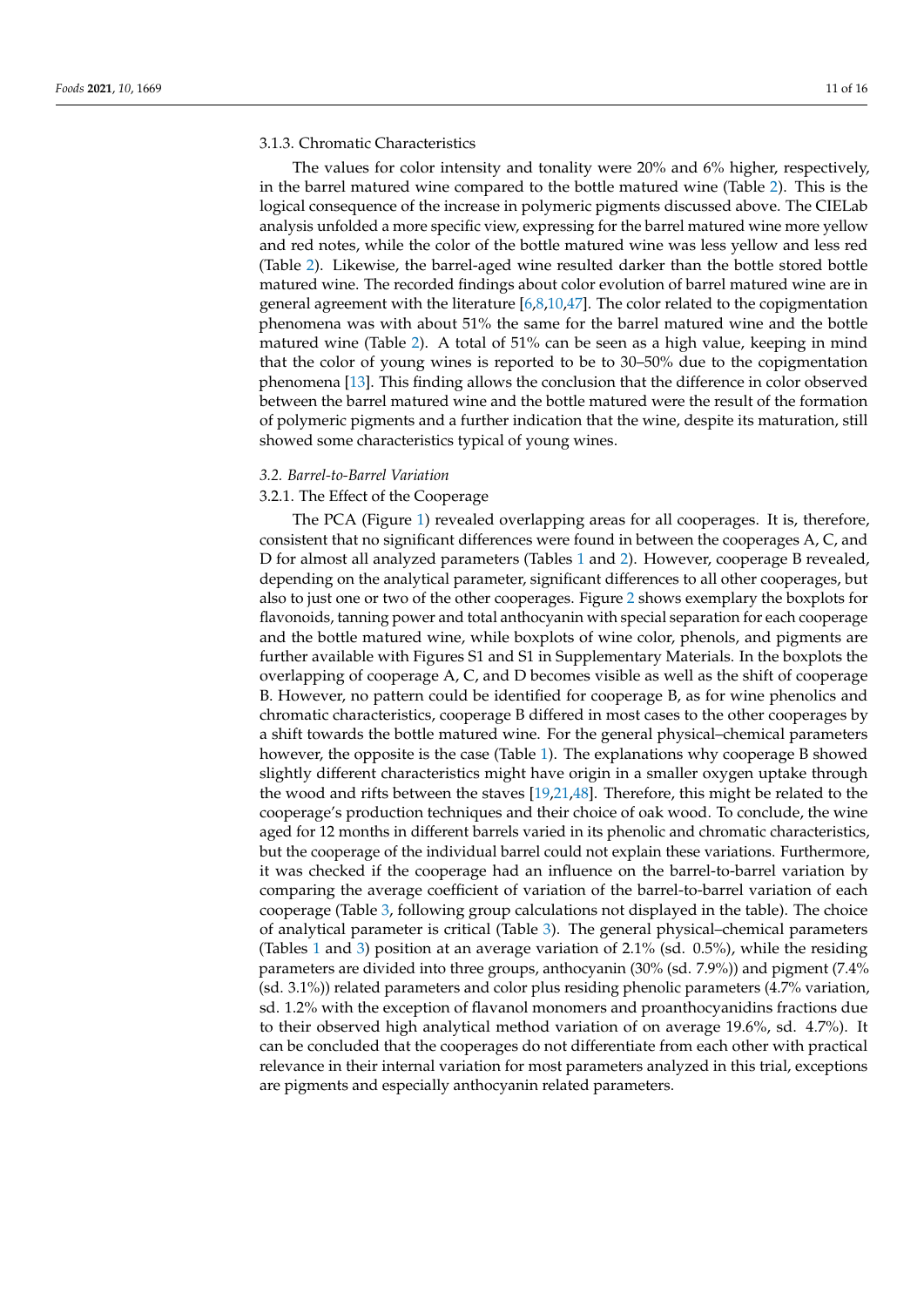<span id="page-11-0"></span>

Figure 2. Boxplots of trial results for flavonoids, tanning power, and total anthocyanins with special separation for each cooperage and the bottle matured wine. For each parameter, cooperage codes followed by the same letter indicate not significantly different results at the 0.05 \* level of significance. significantly different results at the 0.05 \* level of significance.

# 3.2.2. The Effect of the Barrel

3.2.2. The Effect of the Barrel The chemical characteristics analyzed in this experiment showed individual barrel-tobarrel variation for each cooperage with a range from 0.01% to 53.8% (Table 3). General physical–chemical parameters showed the lowest barrel-to-barrel variation in the trial (always < 2%). The exceptions were volatile acidity (7.9%, cooperage D) and residual sugar<br>(4.2.6%). The exceptions were volatile acidity (7.9%, cooperage D) and residual sugar (12.0%, cooperage *1x*), nowever, this variation is likely to originate in americia intervological activity and is not necessarily linked to the barrel characteristics. Most probably these results are explained by slight differences in temperature during the maturation period, different strains dominating the microbial population or a difference in the total number of active cells. The chromatic characteristics appeared in a range of  $0.9\%$  to  $4.7\%$ barrel-to-barrel variation, except for b\* (18.1%, cooperage B) and angle of HUE (16.1%, cooperation or a difference variation of  $(16.1\%)$  $(3.2\%$ , average CV), non-flavonoids  $(5.1\%$ , average CV), to total pigments  $(8.3\%$ , average CV), polymerization index (8.5%, average CV) and finally ionized anthocyanins (25%, average CV) and total anthocyanins (37.2%, average CV) of barrel-to-barrel variation. It can be concluded that the effect of barrel aging on general characteristics such as den-<br>can be concluded that the effect of barrel aging on general characteristics such as den-sity, attorione strength of total dry matter is entitered and for similar whilm the marvidual barrels [\[1](#page-13-0)[,49,](#page-15-8)[50\]](#page-15-9). The same is true for chromatic characteristics to a certain degree. The change from blue to yellow notes on the other hand was prone to a higher variation which is likely to be related to the variation found for anthocyanins. The observed variation for total pigments and the polymerization index led to the conclusion that polymerization reactions are probably influenced by the barrel, most likely by a variance in the permeation<br>of ourser. In comparison to the findings of Toury at al. [22] where valatile phenols were analyzed and a variation of  $15%$  to  $40%$  was identified, the variation for wine phenolics and color were generally lower. To check for the analytical method variation in the present trial, the coefficient of variation was calculated out of the triplet samples done for each measurement (Table [3\)](#page-9-0). Regarding tannin fractions, it was not possible to discriminate (12.6%, cooperage A); however, this variation is likely to originate in different microbiocooperage B). Wine phenolics differences were found against total phenols/flavonoids sity, alcoholic strength or total dry matter is either small or similar within the individual of oxygen. In comparison to the findings of Towey et al. [\[23\]](#page-14-12), where volatile phenols were wines, probably because of the observed analytical method variation in the present trial.

In summary these findings indicate that the effect of barrel-to-barrel variation on chemical parameters of a red wine depend on each specific parameter and is not uniform. Especially the anthocyanins content, shows high variation between barrels in general and is to a lower degree [as](#page-11-0) well impacted by the cooperage (Table 3 and Figure 2).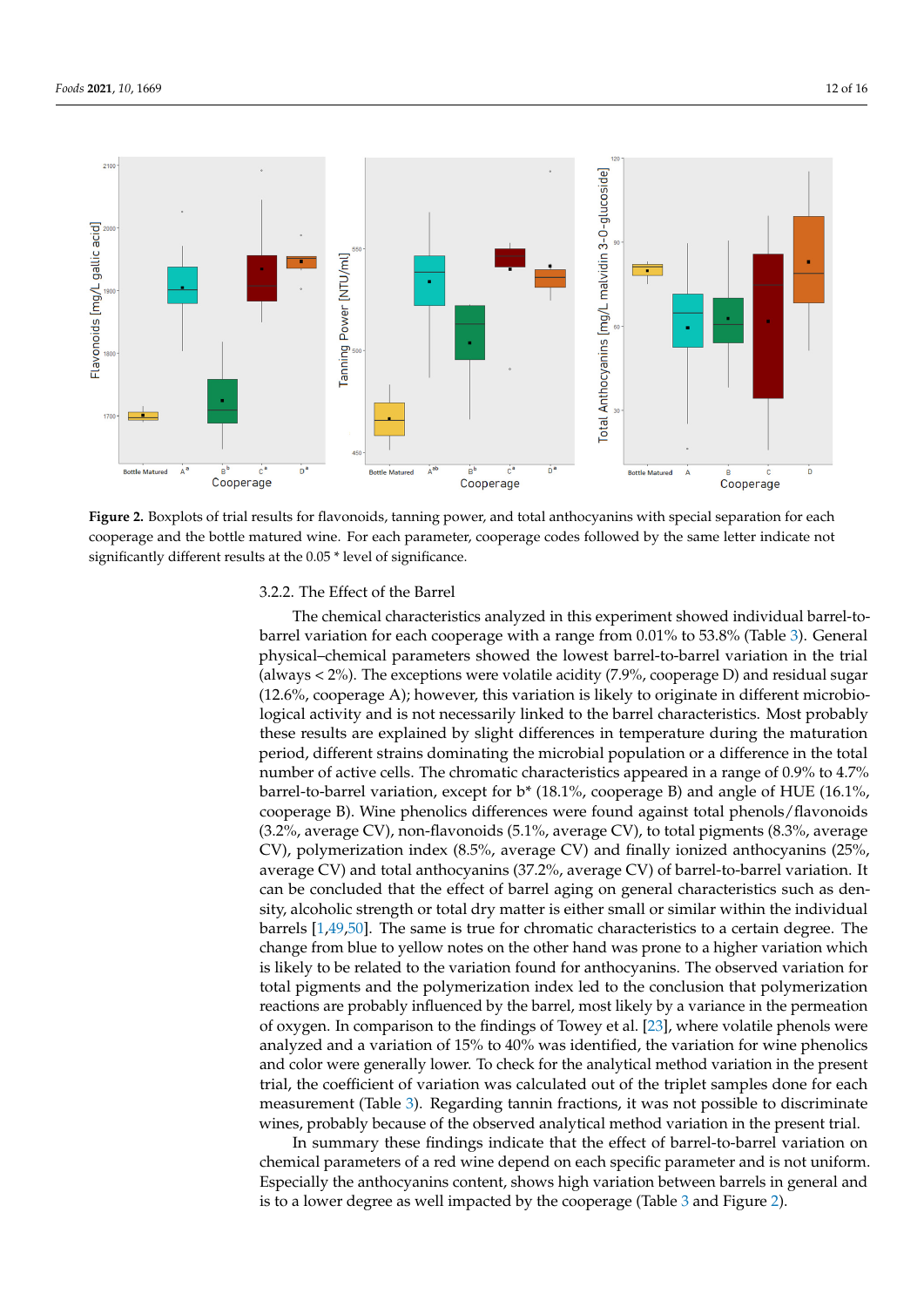# *3.3. Required Barrel Number*

The high number of barrel samples allowed for a backwards calculation based on the observed variation, to explain the relationship between precision and the required number of analytical samples. The relationship is that the higher the variation, the more samples of a batch are needed to display in their average the true population mean. Table [3](#page-9-0) displays the required barrel number for each cooperage separately at 5%, 10% and 15% of variation around the true population mean. The average required sample number has been calculated for results with a precision of 2% to 20% around the true population mean (Table S1 in Supplementary Materials). The aim was to draw the link between the analytical parameter, the desired or available barrel sample number and the resulting precision of results. A precision of 10% for example means all results will be inside a range of 5% above and 5% below the true population mean. The results revealed that all phenolic and chromatic characteristics, except for the tannin fractions analysis and anthocyanin-related parameters, can be analyzed with only two barrel samples per barrel lot at a precision of 20%. This stands in contrast to on average seven barrels per barrel lot and a precision of 20% reported for the analysis of volatile phenols [\[23\]](#page-14-12). When increasing the precision more analytical parameters require higher sample numbers per barrel lot. At a 10% range around the true population mean, several analytical parameters require more than two barrels per lot, as for example total pigments and polymerization index (Table [3\)](#page-9-0). Towey et al. [\[23\]](#page-14-12), reported 27 barrels, on average, for the determination of volatile phenols in a 10% range around the true population mean. At 5% range around the true population mean, only clarity, tonality, and color due to copigmentation, as well as most physical–chemical parameters can be analyzed with up to two barrels per lot (Table [3\)](#page-9-0). Non-flavonoids illustrate well the connection of variation and required sample size when comparing cooperage A and D with cooperage B and C (Table [3\)](#page-9-0).

It can be summarized that the analysis of phenolic and chromatic characteristics requires less samples per barrel lot than the analysis of volatile phenols to achieve the same precision in their results. General physical–chemical parameters required the least samples due to a low barrel-to-barrel variation. To achieve reliable results in practical circumstances are for the analysis of general wine characteristics and wine color in most cases between one to three barrels per barrel lot sufficient (5% around the true population mean). Analytical parameters influenced by wine maturation, as the formation of polymeric pigments, polymerization of phenolics and especially anthocyanin related parameters require more samples per barrel lot, otherwise a reduction in the precision of the results needs to be accepted.

It is recommended that experimental designs including barrels take the expected variation of their analytical parameters into account. This can be done by choosing a reasonable sample size or by paying respect to it at the interpretation of the results. We would like to encourage others to calculate the variation from barrel to barrel in future trials, especially if a certain sample size is given.

# **4. Conclusions**

This study presents new insights into the maturation of wine during barrel aging, the phenolic composition of barrel-aged wine and the variation from cooperage to cooperage and from barrel to barrel. It could be shown in this trial that the influence of the individual barrels on the variation from barrel to barrel of wine phenolics and pigments was higher than the influence of the manufacturing cooperage. Chemical parameters analyzed in this study were prone to barrel-to-barrel variation at individual levels, overall ranging from almost zero up to 37% variation (average CV). Especially parameters related to anthocyanins were found to have a high barrel-to-barrel variation. The barrel-to-barrel variation of a chemical parameter influences the required sample size needed per analyzed batch. Detailed advise on the required sample size for certain chemical parameters at different levels of exactness were calculated and can be used as a help approaching measurements involving barrel lots, either in wine production or scientific trials. However, this experiment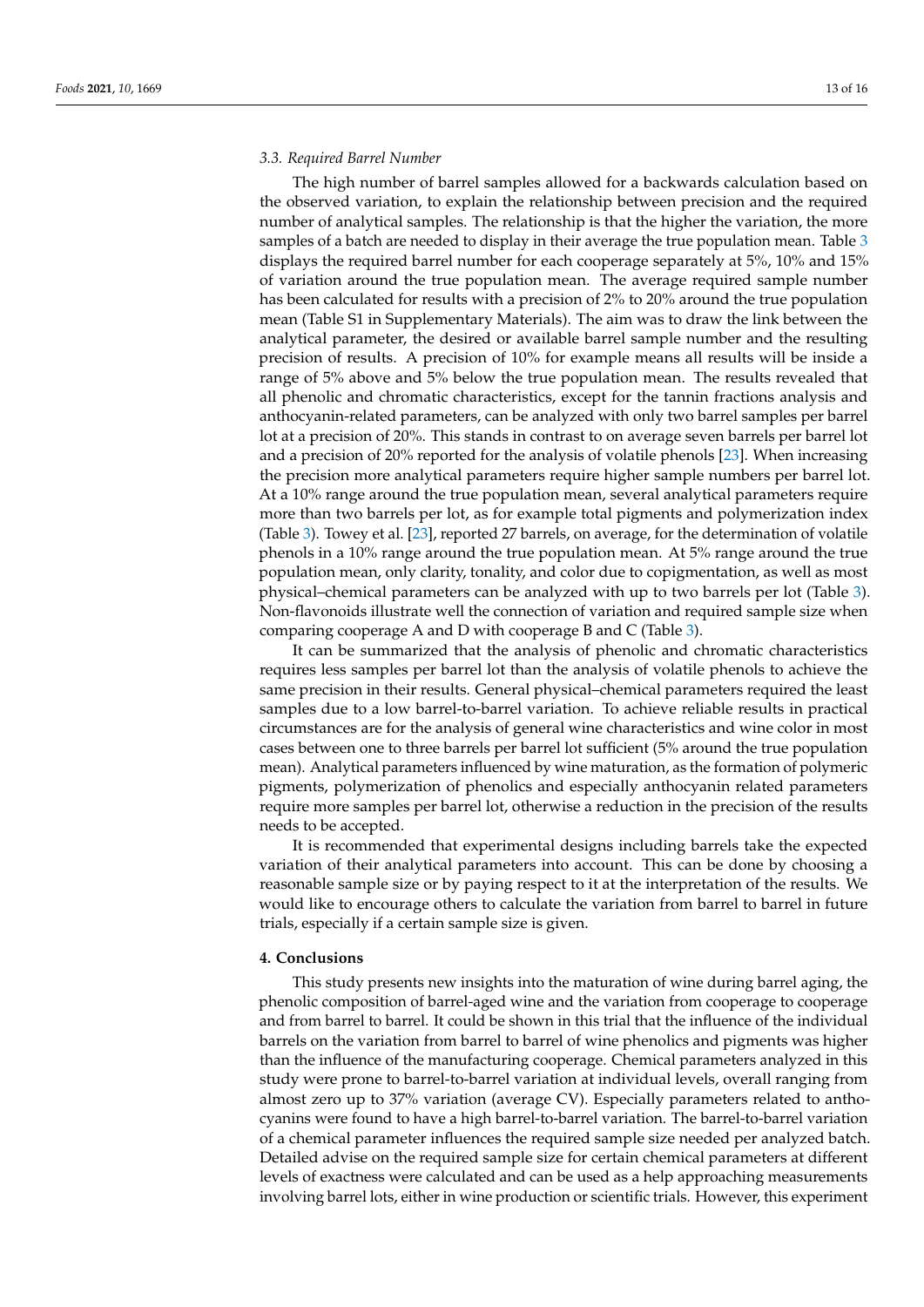included only new barrels with the same toasting, while for barrel lots of different age and toasting level a qualified statement cannot be made. Due to the fading effect of the toasting a trial with old barrels could identify the variation fewer influenced by the barrel manufacturing and with stronger focus on the material wood, while on the other hand factors of material alteration during aging might play an additional role. The findings on barrel-to-barrel variation led to the recommendation for any future trials involving barrel lots to implement a variation analysis. To our best knowledge, this is the first study being disclosed with a high sample size to analyze the variating effect of barrels on the phenolic composition of wine. Therefore, more research on this field is required to extend and diversify the results of this trial.

**Supplementary Materials:** The following are available online at [https://www.mdpi.com/article/](https://www.mdpi.com/article/10.3390/foods10071669/s1) [10.3390/foods10071669/s1,](https://www.mdpi.com/article/10.3390/foods10071669/s1) Table S1: Average required barrel number per lot for different levels of precision. Figure S1: color, pigments of red wines after 12 months of aging in oak barrels displayed in boxplots for cooperage A, B, C, and D, as well as the bottle matured wine. Figure S2: phenolic composition of red wines after 12 months of aging in oak barrels displayed in boxplots for cooperage A, B, C, and D, as well as the bottle matured wine.

**Author Contributions:** Conceptualization, S.C.; formal analysis, L.P.; funding acquisition, S.C., J.R. d.-S.; investigation, L.P., S.C., N.F.; methodology, S.C., L.P.; project administration, S.C., J.R.-d.-S.; resources, S.C., J.R.-d.-S., N.F., A.G.; supervision, S.C., J.R.-d.-S.; writing—original draft preparation, L.P., S.C., J.R.-d.-S.; writing—review and editing, L.P., S.C., J.R.-d.-S., N.F., A.G. All authors have read and agreed to the published version of the manuscript.

**Funding:** This work was partially supported by the Portuguese National Funding Agency for Science and Technology [LEAF (UID/AGR/04129/2020); DL 57/2016/CP1382/CT0025].

**Data Availability Statement:** Data are contained within the article and Supplementary Materials.

**Acknowledgments:** The authors acknowledge the company Sogrape Vinhos for providing the samples for this trial, the staff of the Laboratory of Enology of Instituto Superior de Agronomia (Juliane Barreto de Oliveira and Joana Granja-Soares) for technical support, and INIAV (Instituto Nacional de Investigação Agrária e Veterinária, Dois Portos) for FTIR analysis.

**Conflicts of Interest:** The authors declare no conflict of interest.

#### **References**

- <span id="page-13-0"></span>1. Waterhouse, A.L.; Sacks, G.L.; Jeffery, D.W. *Understanding Wine Chemistry*, 1st ed.; John Wiley & Sons: Chichester, UK, 2016; ISBN 9781118627808.
- <span id="page-13-1"></span>2. Ruiz De Adana, M.; López, L.M.; Sala, J.M. A Fickian model for calculating wine losses from oak casks depending on conditions in ageing facilities. *Appl. Therm. Eng.* **2005**, *25*, 709–718. [\[CrossRef\]](http://doi.org/10.1016/j.applthermaleng.2004.07.021)
- <span id="page-13-2"></span>3. Cerdán, T.G.; Goñi, D.T.; Azpilicueta, C.A. Accumulation of volatile compounds during ageing of two red wines with different composition. *J. Food Eng.* **2004**, *65*, 349–356. [\[CrossRef\]](http://doi.org/10.1016/j.jfoodeng.2004.01.032)
- <span id="page-13-3"></span>4. Chira, K.; Teissedre, P.L. Relation between volatile composition, ellagitannin content and sensory perception of oak wood chips representing different toasting processes. *Eur. Food Res. Technol.* **2013**, *236*, 735–746. [\[CrossRef\]](http://doi.org/10.1007/s00217-013-1930-0)
- <span id="page-13-4"></span>5. Morata, A.; López, C.; Tesfaye, W.; González, C.; Escott, C. Anthocyanins as Natural Pigments in Beverages. In *Value-Added Ingredients and Enrichments of Beverages*; Elsevier Inc.: Amsterdam, The Netherlands, 2019; pp. 383–428. ISBN 9780128166871.
- <span id="page-13-5"></span>6. He, F.; Liang, N.N.; Mu, L.; Pan, Q.H.; Wang, J.; Reeves, M.J.; Duan, C.Q. Anthocyanins and their variation in red wines II. Anthocyanin derived pigments and their color evolution. *Molecules* **2012**, *17*, 1483–1519. [\[CrossRef\]](http://doi.org/10.3390/molecules17021483)
- <span id="page-13-6"></span>7. Es-Safi, N.E.; Cheynier, V. Flavanols and Anthocyanins as Potent Compounds in the Formation of New Pigments during Storage and Aging of Red Wine. In *Red Wine Color: Revealing the Mysteries*; Waterhouse, A.L., Kennedy, J.A., Eds.; American Chemical Society: Washington, WA, USA, 2004; pp. 143–159.
- <span id="page-13-7"></span>8. Cheynier, V.; Dueñas-Paton, M.; Salas, E.; Maury, C.; Souquet, J.; Sarni-Manchado, P.; Fulcrand, H. Structure and Properties of Wine Pigments and Tannins. *Am. J. Enol. Vitic.* **2006**, *57*, 298–305.
- <span id="page-13-8"></span>9. Escribano-Bailón, T.; Álvarez-García, M.; Rivas-Gonzalo, J.G.; Heredia, F.J.; Santos-Buelga, C. Color and stability of pigments derived from the acetaldehyde-mediated condensation between malvidin 3-O-glucoside and (+)-catechin. *J. Agric. Food Chem.* **2001**, *49*, 1213–1217. [\[CrossRef\]](http://doi.org/10.1021/jf001081l)
- <span id="page-13-9"></span>10. De Freitas, V.A.; Mateus, N. Updating Wine Pigments. In *Recent Advances in Polyphenol Research*; Wiley-Blackwell: Hoboken, NJ, USA, 2010; pp. 59–89. ISBN 9781405193993.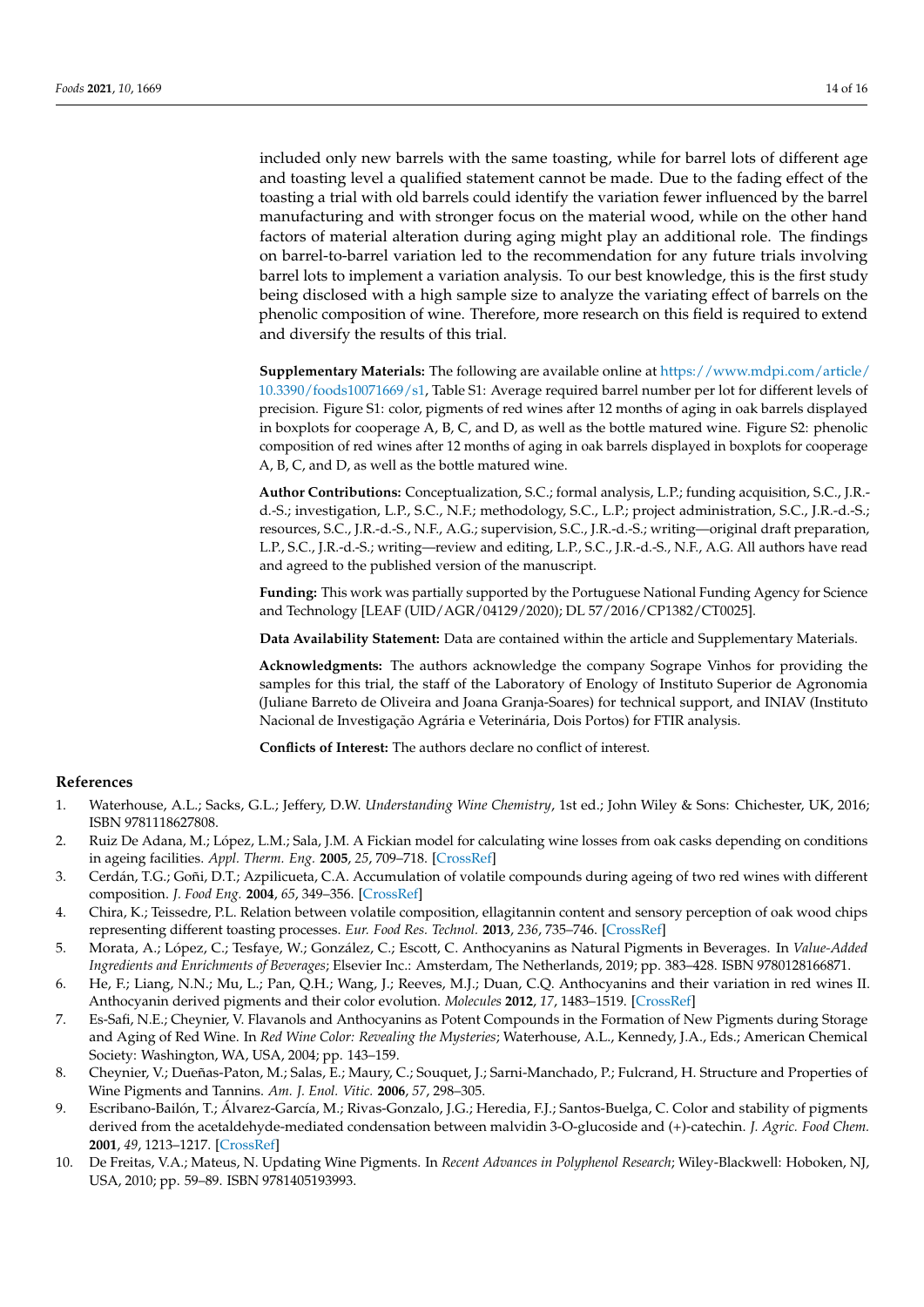- <span id="page-14-0"></span>11. Salas, E.; Atanasova, V.; Meudec, E.; Mazauric, J.P.; Cheynier, V. Demonstration of the occurrence of flavanol—anthocyanin adducts in wine and in model solutions. *Anal. Chim. Acta* **2004**, *513*, 325–332. [\[CrossRef\]](http://doi.org/10.1016/j.aca.2003.11.084)
- <span id="page-14-1"></span>12. Vidal, S.; Cartalade, D.; Souquet, J.M.; Fulcrand, H.; Cheynier, V. Changes in proanthocyanidin chain length in winelike model solutions. *J. Agric. Food Chem.* **2002**, *50*, 2261–2266. [\[CrossRef\]](http://doi.org/10.1021/jf011180e) [\[PubMed\]](http://www.ncbi.nlm.nih.gov/pubmed/11929281)
- <span id="page-14-2"></span>13. Boulton, R. The Copigmentation of Anthocyanins and Its Role in the Color of Red Wine: A Critical Review. *Am. J. Enol. Vitic.* **2001**, *52*, 67–87.
- <span id="page-14-3"></span>14. Haslam, E. In vino veritas: Oligomeric procyanidins and the ageing of red wines. *Phytochemistry* **1980**, *19*, 2577–2582.
- <span id="page-14-4"></span>15. Cheynier, V. Polyphenols in foods are more complex than often thought 1–3. *Am. J. Clin. Nutr.* **2005**, *81*, 223–229. [\[CrossRef\]](http://doi.org/10.1093/ajcn/81.1.223S)
- <span id="page-14-5"></span>16. Chira, K.; Jourdes, M.; Teissedre, P. Cabernet sauvignon red wine astringency quality control by tannin characterization and polymerization during storage. *Eur. Food Res. Technol.* **2012**, 253–261. [\[CrossRef\]](http://doi.org/10.1007/s00217-011-1627-1)
- <span id="page-14-6"></span>17. Organisation Internationale de la Vigne et du Vin (OIV). *International Code of Oenological Practices*; Organisation Internationale de la Vigne et du Vin (OIV): Paris, France, 2017; ISBN 9791091799737.
- <span id="page-14-7"></span>18. Mosedale, J.R.; Puech, J.L.; Feuillat, F. The influence on wine flavor of the oak species and natural variation of heartwood components. *Am. J. Enol. Vitic.* **1999**, *50*, 503–512.
- <span id="page-14-8"></span>19. Doussot, F.; Pardon, P.; Dedier, J.; De Jeso, B. Individual, species and geographic origin influence on cooperage oak extractible content (*Quercus robur* L. and *Quercus petraea* Liebl.). *Analusis* **2000**, *28*, 960–965. [\[CrossRef\]](http://doi.org/10.1051/analusis:2000162)
- <span id="page-14-9"></span>20. Miller, D.P.; Howell, G.S.; Michealis, C.S.; Dickmann, D.I. The Content of Phenolic Acid and Aldehyde Flavor Components of White Oak as Affected by Site and Species. *Am. J. Enol. Vitic.* **1992**, *43*, 333–338.
- <span id="page-14-10"></span>21. Martínez, J.; Cadahía, E.; Fernández De Simón, B.; Ojeda, S.; Rubio, P. Effect of the seasoning method on the chemical composition of oak heartwood to cooperage. *J. Agric. Food Chem.* **2008**, *56*, 3089–3096. [\[CrossRef\]](http://doi.org/10.1021/jf0728698) [\[PubMed\]](http://www.ncbi.nlm.nih.gov/pubmed/18393428)
- <span id="page-14-11"></span>22. Chira, K.; Teissedre, P.L. Extraction of oak volatiles and ellagitannins compounds and sensory profile of wine aged with French winewoods subjected to different toasting methods: Behaviour during storage. *Food Chem.* **2013**, *140*, 168–177. [\[CrossRef\]](http://doi.org/10.1016/j.foodchem.2013.02.049) [\[PubMed\]](http://www.ncbi.nlm.nih.gov/pubmed/23578629)
- <span id="page-14-12"></span>23. Towey, J.P.; Waterhouse, A.L. Barrel-to-Barrel Variation of Volatile Oak Extractives in Barrel-Fermented Chardonnay. *Am. J. Enol. Vitic.* **1996**, *47*, 17–20.
- <span id="page-14-13"></span>24. Pilet, A.; De Sousa, R.B.; Ricardo-da-Silva, J.M.; Catarino, S. Barrel-to-barrel variation of phenolic and mineral composition of red wine. *BIO Web Conf.* **2019**, *12*, 02011. [\[CrossRef\]](http://doi.org/10.1051/bioconf/20191202011)
- <span id="page-14-14"></span>25. Lima Ferreira, M. Automatização da análise de vinhos—FTIR-Manuel Lima Ferreira. In *Química Enológica—Métodos Analíticos. Avanços Recentes No Controlo Da Qualidade de Vinhos e de Outros Produtos Vitivinícolas*; Curvelo-Garcia, A.S., Barros, P., Eds.; Publindústria: Porto, Portugal, 2015; pp. 101–113.
- <span id="page-14-15"></span>26. Organisation Internationale de la Vigne et du Vin (OIV). *Compendium of International Methods of Wine and Must Analysis*, 1st ed.; Organisation Internationale de la Vigne et du Vin (OIV): Paris, France, 2020; ISBN 978-2-85038-016-7.
- <span id="page-14-16"></span>27. Somers, T.C.; Evans, M.E. Spectral evaluation of young red wines: Anthocyanin equilibria, total phenolics, free and molecular SO2, "chemical age". *J. Sci. Food Agric.* **1977**, *28*, 279–287. [\[CrossRef\]](http://doi.org/10.1002/jsfa.2740280311)
- <span id="page-14-17"></span>28. Ribéreau-Gayon, P. Les dosage des composés phénoliquestotaux dans les vins rouges. *Anal. Chim. Acta* **1970**, *52*, 627–631.
- <span id="page-14-18"></span>29. Kramling, T.E.; Singleton, V.L. An Estimate of the Nonflavonoid Phenols in Wines. *Am. J. Enol. Vitic.* **1969**, *20*, 86–92.
- <span id="page-14-19"></span>30. De Freitas, V.; Mateus, N. Structural features of procyanidin interactions with salivary proteins. *J. Agric. Food Chem.* **2001**, *49*, 940–945. [\[CrossRef\]](http://doi.org/10.1021/jf000981z) [\[PubMed\]](http://www.ncbi.nlm.nih.gov/pubmed/11262053)
- <span id="page-14-20"></span>31. Sun, B.; Ricardo-da-Silva, J.M.; Spranger, I. Critical Factors of Vanillin Assay for Catechins and Proanthocyanidins. *J. Agric. Food Chem.* **1998**, *46*, 4267–4274. [\[CrossRef\]](http://doi.org/10.1021/jf980366j)
- <span id="page-14-21"></span>32. Sun, B.; Leandro, C.; Ricardo Da Silva, J.M.; Spranger, I. Separation of Grape and Wine Proanthocyanidins According to Their Degree of Polymerization. *J. Agric. Food Chem.* **1998**, *46*, 1390–1396. [\[CrossRef\]](http://doi.org/10.1021/jf970753d)
- <span id="page-14-22"></span>33. Everitt, B.S.; Skrondal, A. *The Cambridge Dictionary of Statistics*, 4th ed.; Cambridge University Press: Cambridge, UK, 2010; ISBN 978-0-511-78827-7.
- <span id="page-14-23"></span>34. Gelman, A.; Hill, J. *Data Analysis Using Regression and Multilevel/Hierarchical Models*; Cambridge University Press: Cambridge, UK, 2007; pp. 437–447. ISBN 978-0-521-86706-1.
- <span id="page-14-24"></span>35. Geng, S.; Hills, F.J. *Biometrics in Agricultural Science*; Kendall/Hunt Publishing Co.: Dubuque, IA, USA, 1989; ISBN 9780840354372.
- <span id="page-14-25"></span>36. Martínez-Pérez, M.P.; Bautista-Ortín, A.B.; Durant, V.; Gómez-Plaza, E. Evaluating alternatives to cold stabilization in wineries: The use of carboxymethyl cellulose, potassium polyaspartate, electrodialysis and ion exchange resins. *Foods* **2020**, *9*, 1275. [\[CrossRef\]](http://doi.org/10.3390/foods9091275) [\[PubMed\]](http://www.ncbi.nlm.nih.gov/pubmed/32932844)
- <span id="page-14-26"></span>37. Chira, K.; Pacella, N.; Jourdes, M.; Teissedre, P.L. Chemical and sensory evaluation of Bordeaux wines (Cabernet-Sauvignon and Merlot) and correlation with wine age. *Food Chem.* **2011**, *126*, 1971–1977. [\[CrossRef\]](http://doi.org/10.1016/j.foodchem.2010.12.056)
- <span id="page-14-27"></span>38. Jarauta, I.; Cacho, J.; Ferreira, V. Concurrent Phenomena Contributing to the Formation of the Aroma of Wine during Aging in Oak Wood: An Analytical Study. *J. Agric. Food Chem.* **2005**, 4166–4177. [\[CrossRef\]](http://doi.org/10.1021/jf0481960) [\[PubMed\]](http://www.ncbi.nlm.nih.gov/pubmed/15884855)
- <span id="page-14-28"></span>39. Garde-Cerdán, T.; Ancín-Azpilicueta, C. Review of quality factors on wine ageing in oak barrels. *Trends Food Sci. Technol.* **2006**, *17*, 438–447. [\[CrossRef\]](http://doi.org/10.1016/j.tifs.2006.01.008)
- <span id="page-14-29"></span>40. Rasines-Perea, Z.; Jacquet, R.; Jourdes, M.; Quideau, S.; Teissedre, P.L. Ellagitannins and flavano-ellagitannins: Red wines tendency in different areas, barrel origin and ageing time in barrel and bottle. *Biomolecules* **2019**, *9*, 316. [\[CrossRef\]](http://doi.org/10.3390/biom9080316)